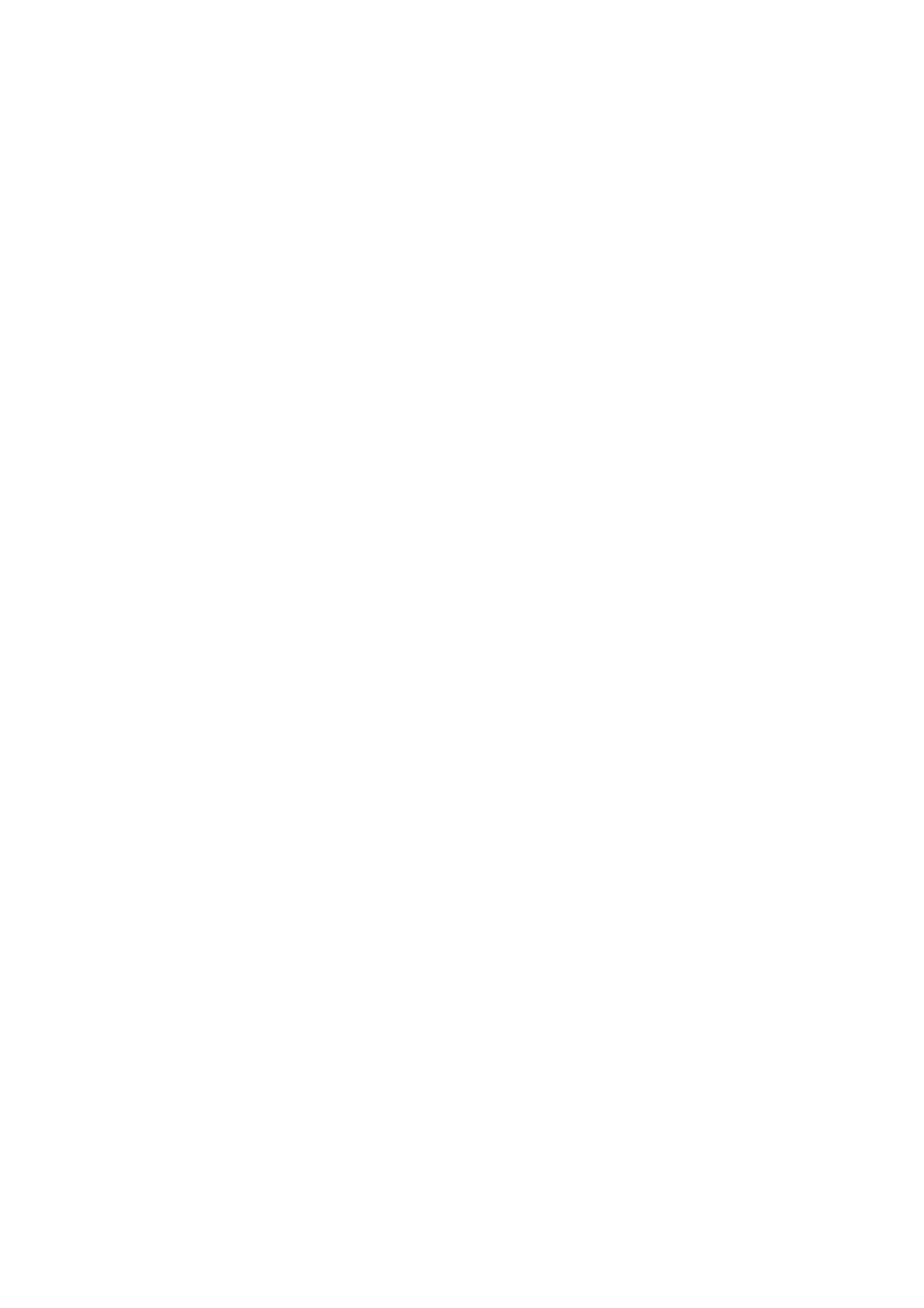# **Executive summary**

GD & J Harvie operates a piggery located on 599A South Road at Hawera, in the Tangahoe catchment. The piggery is a breeder, grower and finishing operation with up to 5000 pigs at any one time*.*

This report for the period July 2012-June 2013 describes the monitoring programme implemented by the Taranaki Regional Council to assess the Company's environmental performance during the period under review, and the results and environmental effects of the Company's activities.

The Company holds a total of two resource consents, which include a total of 13 conditions setting out the requirements that the Company must satisfy. The Company holds resource consent **5108-2** to allow it to discharge treated effluent into the Tawhiti Stream, and consent **5266-1** to discharge emissions into the air at this site.

The Council's monitoring programme for the year under review included four inspections including two wastewater and receiving water samples collected for physicochemical analysis.

It is recommended to continue with four inspections per monitoring period, bringing this programme into line with other monitored piggeries throughout the region.

The monitoring showed that waste water and receiving waters samples were well within the consented limits and no odour incidents were received by Council.

During the year, the Company demonstrated a high level of environmental performance and compliance with the resource consents, and the Council received no complaints about the site. No incidents were logged.

In the 2012-2013 year, 35% of consent holders in Taranaki monitored through tailored compliance monitoring programmes achieved a **high** level of environmental performance and compliance with their consents, while another 59% demonstrated a **good** level of environmental performance and compliance with their consents.

This report includes recommendations for the compliance monitoring programme for the 2013-2014 year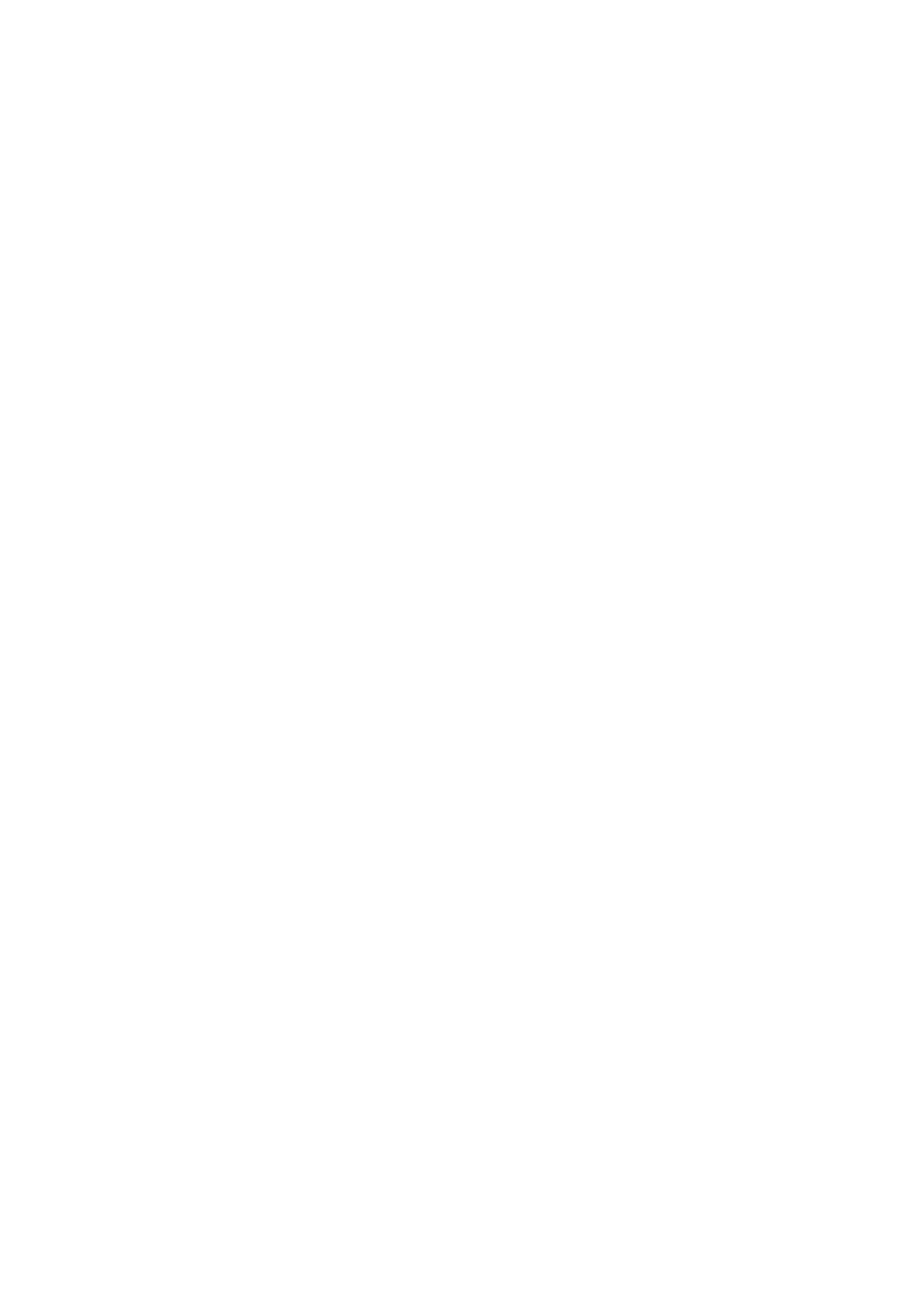# **Table of contents**

|    |         |                                                                                                                                                                                                                                                                        | Page                                                                       |  |
|----|---------|------------------------------------------------------------------------------------------------------------------------------------------------------------------------------------------------------------------------------------------------------------------------|----------------------------------------------------------------------------|--|
| 1. |         | Introduction                                                                                                                                                                                                                                                           | $\mathbf{1}$                                                               |  |
|    | 1.1     | Compliance monitoring programme reports and the Resource<br><b>Management Act 1991</b><br>1.1.1<br>Introduction<br>1.1.2<br>Structure of this report<br>1.1.3<br>The Resource Management Act (1991) and monitoring<br>1.1.4<br>Evaluation of environmental performance | $\mathbf{1}$<br>$\mathbf{1}$<br>$\begin{array}{c} 1 \\ 2 \\ 2 \end{array}$ |  |
|    | 1.2     | Process description                                                                                                                                                                                                                                                    | 3                                                                          |  |
|    | 1.3     | Resource consents<br>1.3.1<br>Water discharge permit<br>1.3.2<br>Air discharge permit<br>1.3.3<br>Discharges of wastes to land                                                                                                                                         | $\overline{4}$<br>$\overline{\mathbf{4}}$<br>$\frac{5}{5}$                 |  |
|    | 1.4     | Monitoring programme<br>Introduction<br>1.4.1<br>1.4.2<br>Programme liaison and management<br>1.4.3<br>Site inspections<br>1.4.4<br>Chemical sampling                                                                                                                  | 6<br>6<br>6<br>6<br>7                                                      |  |
| 2. | Results |                                                                                                                                                                                                                                                                        |                                                                            |  |
|    | 2.1     | Water<br>2.1.1<br>Inspections<br>2.1.2<br>Results of discharge monitoring<br>Receiving waters physicochemical monitoring<br>2.1.2.1                                                                                                                                    | 8<br>8<br>9<br>9                                                           |  |
|    | 2.2     | Air<br>2.2.1<br>Inspections<br>2.2.2<br>Results discharge monitoring                                                                                                                                                                                                   | 12<br>12<br>12                                                             |  |
|    | 2.3     | Investigations, interventions, and incidents                                                                                                                                                                                                                           | 13                                                                         |  |
| 3. |         | Discussion                                                                                                                                                                                                                                                             | 14                                                                         |  |
|    | 3.1     | Discussion of site performance                                                                                                                                                                                                                                         | 14                                                                         |  |
|    | 3.2     | Evaluation of performance                                                                                                                                                                                                                                              |                                                                            |  |
|    | 3.3     | Recommendations from the 2011-2012 Annual Report                                                                                                                                                                                                                       |                                                                            |  |
|    | 3.4     | Alterations to monitoring programmes for 2013-2014                                                                                                                                                                                                                     | 16                                                                         |  |
| 4. |         | Recommendations                                                                                                                                                                                                                                                        | 18                                                                         |  |
|    |         | Glossary of common terms and abbreviations                                                                                                                                                                                                                             | 19                                                                         |  |
|    |         | Bibliography and references                                                                                                                                                                                                                                            | 21                                                                         |  |
|    |         |                                                                                                                                                                                                                                                                        |                                                                            |  |

Appendix I Resource consents held by GD & J Harvie Piggery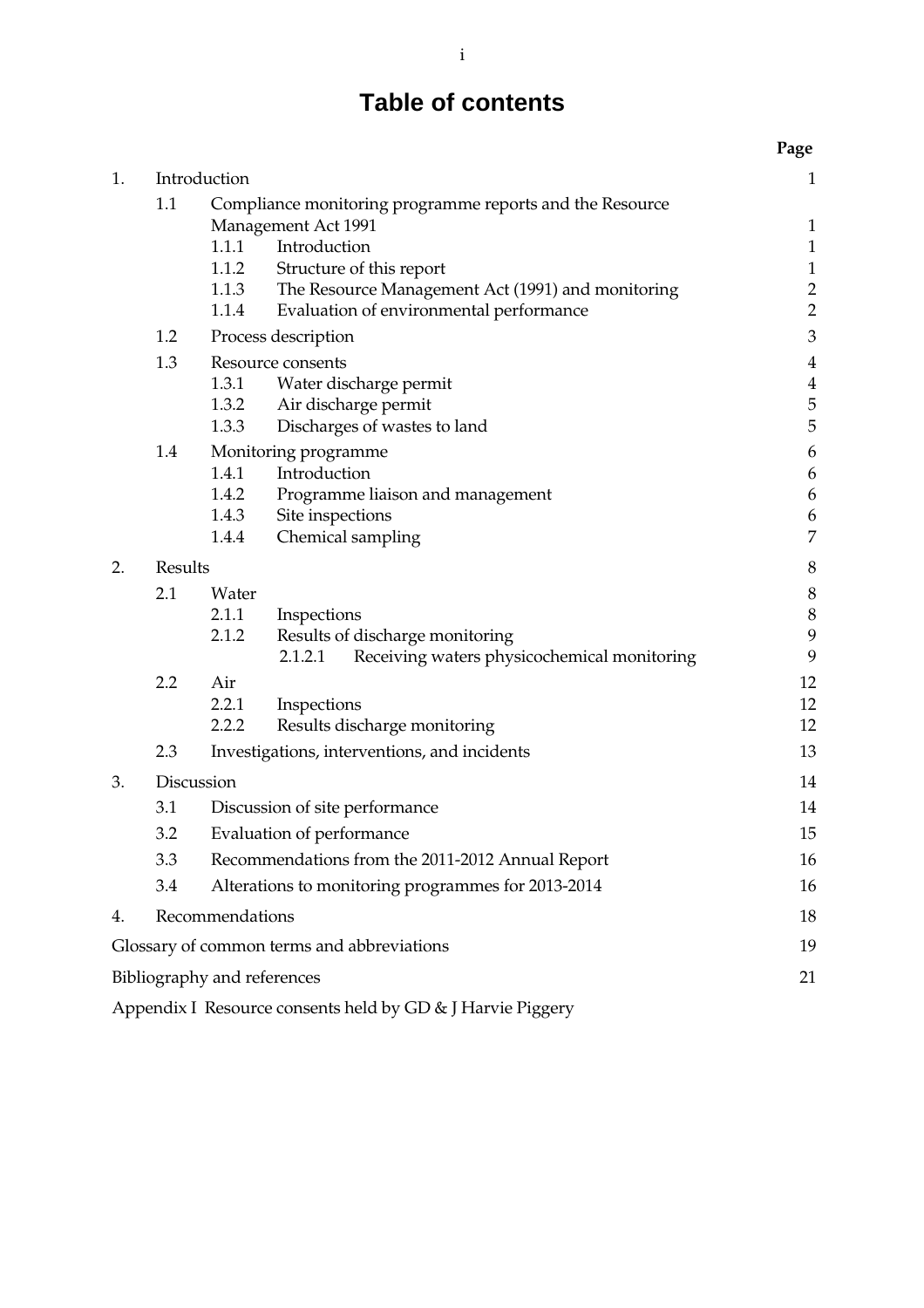# **List of tables**

| Table 1 | Location of sampling sites in Tawhiti Stream including the<br>piggery discharge                                                                                               | 10 |
|---------|-------------------------------------------------------------------------------------------------------------------------------------------------------------------------------|----|
| Table 2 | Receiving water and discharge samples – 08 November 2012                                                                                                                      | 10 |
| Table 3 | Receiving water and discharge samples – 06 June 2013                                                                                                                          | 11 |
| Table 4 | Summary of treated wastewater analyses from GD & J<br>Harvie piggery for the period July 2012 to June 2013                                                                    | 12 |
| Table 5 | Summary of performance for Consent 5108-2 Discharge<br>treated piggery effluent from an oxidation ponds system<br>followed by tertiary treatment into water                   | 15 |
| Table 6 | Summary of performance for Consent 5266-1 Discharge<br>emissions to air from a pig farming operation and associated<br>practices including effluent treatment and other waste |    |
|         | management activities                                                                                                                                                         | 15 |

# **List of figures**

| Figure 1 | Approximate location of GD & J Harvie piggery |  |
|----------|-----------------------------------------------|--|
| Figure 2 | Location of sampling sites                    |  |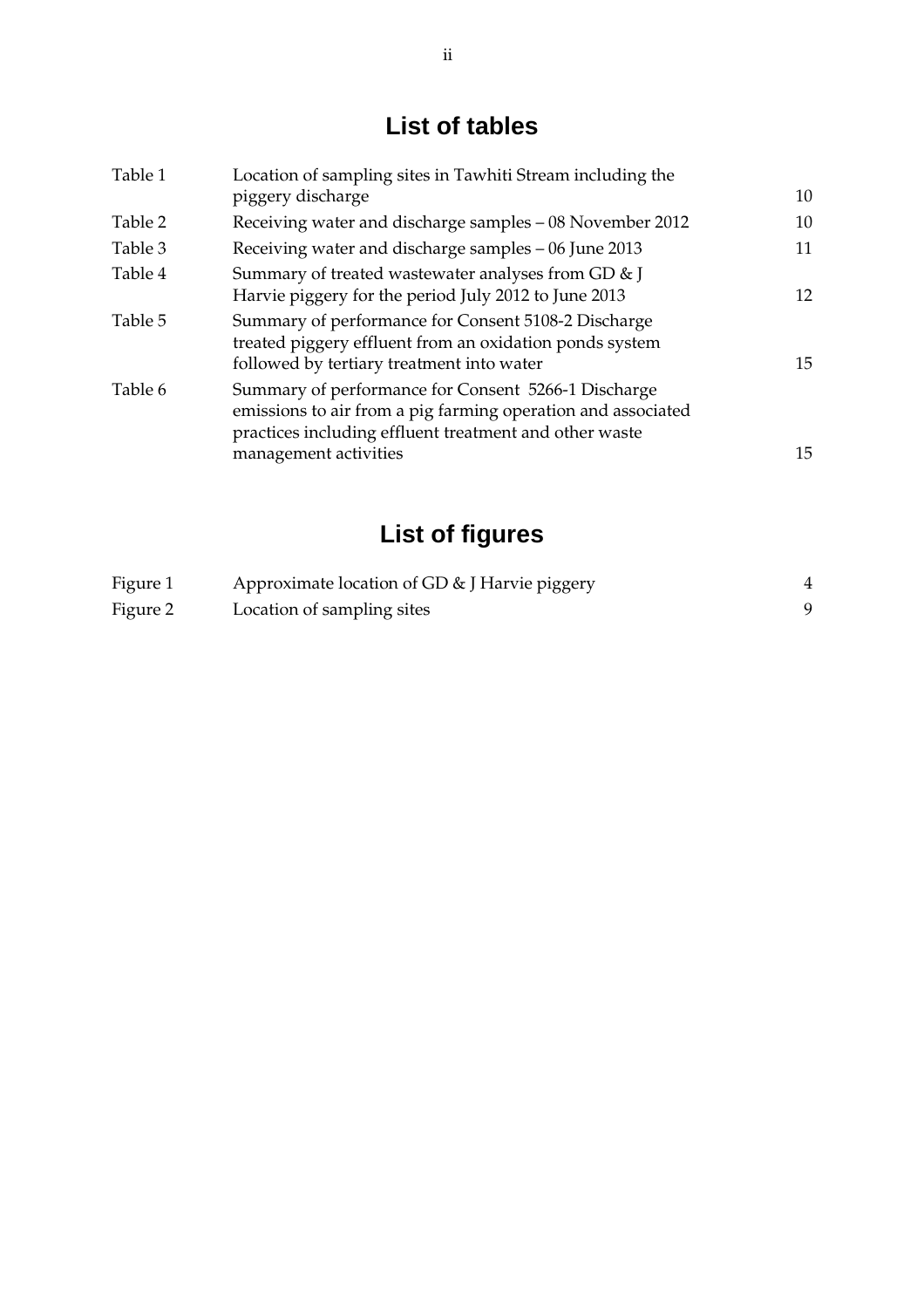## **1. Introduction**

## **1.1 Compliance monitoring programme reports and the Resource Management Act 1991**

### **1.1.1 Introduction**

This report is the Annual Report for the period July 2012-June 2013 by the Taranaki Regional Council on the monitoring programme associated with resource consents held by GD & J Harvie. The Company operates a piggery situated on 599A South Road at Hawera, in the Tangahoe catchment.

This report covers the results and findings of the monitoring programme implemented by the Council in respect of the consent held by GD & J Harvie that relates to discharges of water within the Tangahoe catchment, and the air discharge permit held by GD & J Harvie to cover emissions to air from the site.

One of the intents of the Resource Management Act (1991) is that environmental management should be integrated across all media, so that a consent holder's use of water, air, and land should be considered from a single comprehensive environmental perspective. Accordingly, the Taranaki Regional Council generally implements integrated environmental monitoring programmes and reports the results of the programmes jointly. This report discusses the environmental effects of GD & J Harvie piggery use of water, land, and air, and is the 3rd combined annual report by the Taranaki Regional Council for the Company.

## **1.1.2 Structure of this report**

Section 1 of this report is a background section. It sets out general information about compliance monitoring under the Resource Management Act and the Council's obligations and general approach to monitoring sites through annual programmes, the resource consents held by GD & J Harvie Piggery in the Tangahoe catchment, the nature of the monitoring programme in place for the period under review, and a description of the activities and operations conducted at GD & J Harvie's piggery.

Section 2 presents the results of monitoring during the period under review, including scientific and technical data.

Section 3 discusses the results, their interpretation, and their significance for the environment.

Section 4 presents recommendations to be implemented in the 2013-2014 monitoring year.

A glossary of common abbreviations and scientific terms, and a bibliography, are presented at the end of the report.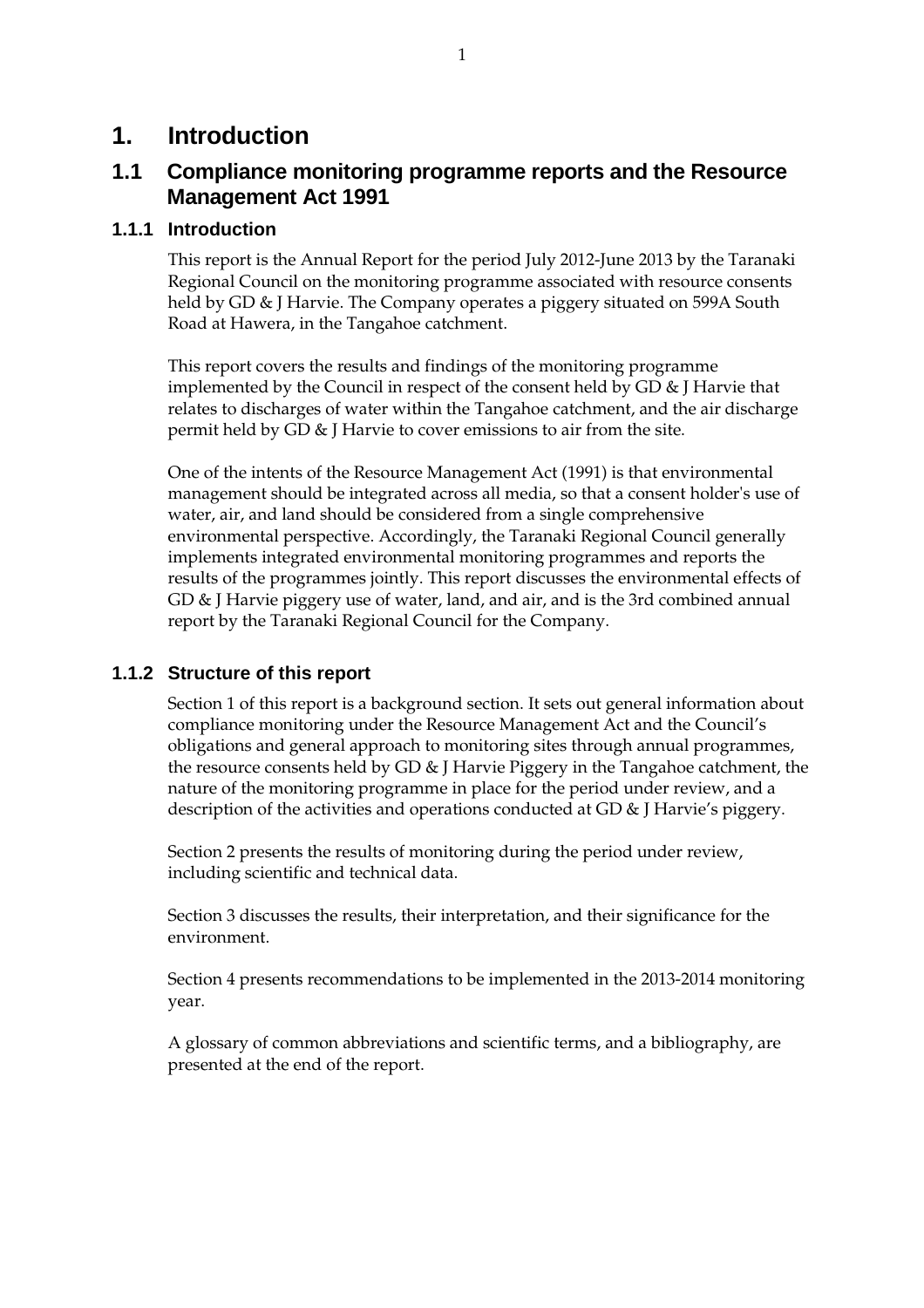### **1.1.3 The Resource Management Act (1991) and monitoring**

The Resource Management Act primarily addresses environmental `effects' which are defined as positive or adverse, temporary or permanent, past, present or future, or cumulative. Effects may arise in relation to:

- (a) the neighbourhood or the wider community around a discharger, and may include cultural and socio-economic effects;
- (b) physical effects on the locality, including landscape, amenity and visual effects;
- (c) ecosystems, including effects on plants, animals, or habitats, whether aquatic or terrestrial;
- (d) natural and physical resources having special significance (eg, recreational, cultural, or aesthetic);
- (e) risks to the neighbourhood or environment.

In drafting and reviewing conditions on discharge permits, and in implementing monitoring programmes, the Taranaki Regional Council is recognising the comprehensive meaning of `effects' inasmuch as is appropriate for each discharge source. Monitoring programmes are not only based on existing permit conditions, but also on the obligations of the Resource Management Act to assess the effects of the exercise of consents. In accordance with section 35 of the Resource Management Act 1991, the Council undertakes compliance monitoring for consents and rules in regional plans; and maintains an overview of performance of resource users against regional plans and consents. Compliance monitoring, (covering both activity and impact) monitoring, also enables the Council to continuously assess its own performance in resource management as well as that of resource users particularly consent holders. It further enables the Council to continually re-evaluate its approach and that of consent holders to resource management, and, ultimately, through the refinement of methods, and considered responsible resource utilisation to move closer to achieving sustainable development of the region's resources.

#### **1.1.4 Evaluation of environmental performance**

Besides discussing the various details of the performance and extent of compliance by GD & J Harvie Piggery in the Tangahoe catchment during the period under review, this report also assigns an overall rating. The categories used by the Council, and their interpretation, are as follows:

- a **high** level of environmental performance and compliance indicates that essentially there were no adverse environmental effects to be concerned about, and no, or inconsequential (such as data supplied after a deadline) noncompliance with conditions.
- a **good** level of environmental performance and compliance indicates that adverse environmental effects of activities during the monitoring period were negligible or minor at most, or, the Council did not record any verified unauthorised incidents involving significant environmental impacts and was not obliged to issue any abatement notices or infringement notices, or, there were perhaps some items noted on inspection notices for attention but these items were not urgent nor critical, and follow-up inspections showed they have been dealt with, and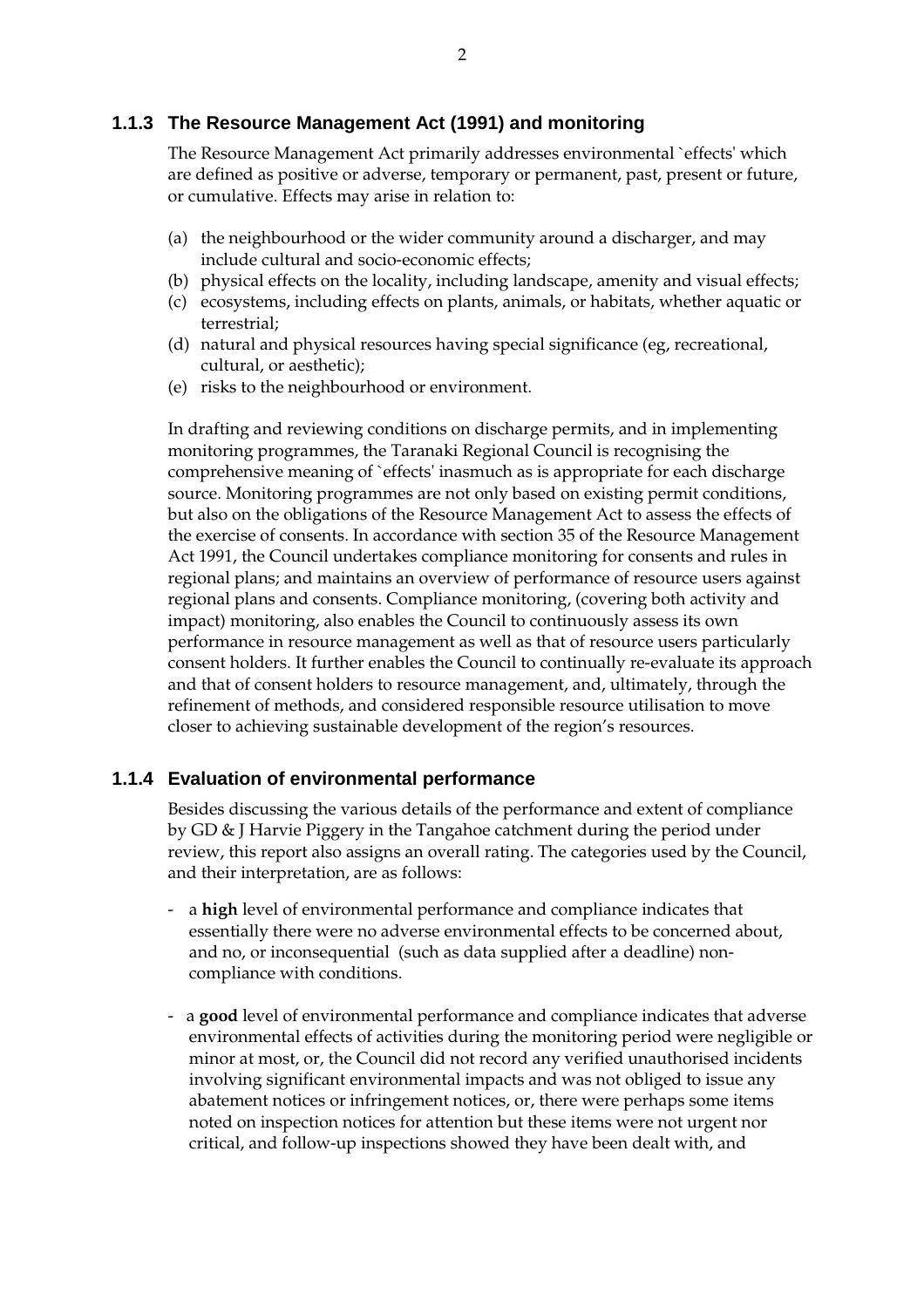inconsequential non compliances with conditions were resolved positively, cooperatively, and quickly.

- **improvement desirable** indicates that the Council may have been obliged to record a verified unauthorised incident involving measureable environmental impacts, or, there were measureable environmental effects arising from activities and intervention by Council staff was required, and there were matters that required urgent intervention, took some time to resolve, or remained unresolved at end of the period under review, and/or abatement notices may have been issued.
- **poor performance** indicates that the Council may have been obliged to record a verified unauthorised incident involving significant environmental impacts, or, there were adverse environmental effects arising from activities and there were grounds for prosecution or an infringement notice.

In the 2012-2013 year, 35% of consent holders in Taranaki monitored through tailored compliance monitoring programmes achieved a **high** level of environmental performance and compliance with their consents, while another 59% demonstrated a **good** level of environmental performance and compliance with their consents.

## **1.2 Process description**

The discharge is made up of effluent and washwater from the piggery operation which is situated at 599A South Road, Hawera (Figure 1). The piggery is a breeder, grower and finishing operation holding up to 5000 pigs (3636 pig equivalents) onsite at any one time. Approximately 71m<sup>3</sup> of wastewater is discharged on a daily basis.

The wastewater from around the piggery is gravity fed to a series of sumps and is then agitated and pumped from the sumps to the oxidation pond treatment system.

The treatment system comprises of three ponds. The first pond, which is anaerobic in nature, is designed to capture the solid component of the discharge, and has an approximate holding capacity of 34,587m<sup>3</sup>. The second and third ponds are aerobic and have a total of  $10,350$ m<sup>3</sup> and  $10,800$ m<sup>3</sup> capacities respectively. The pond treatment system has a combined capacity of approximately 55,737 m<sup>3</sup>.

Discharge from the pond treatment system flows through a tertiary treatment system, comprised of a wetland which is approximately 1600m<sup>3</sup> in area. Raupo is planted within the wetlands to further treat the discharge.

From the wetland the treated discharge flows through an open drain and directly into the Tawhiti Stream.

The treatment system rarely discharges during the warmer months – January to March - because of evaporation within the two aerobic ponds.

In addition to discharging to the Tawhiti Stream, effluent including accumulated solids is pumped out of the anaerobic pond and onto land on an annual basis.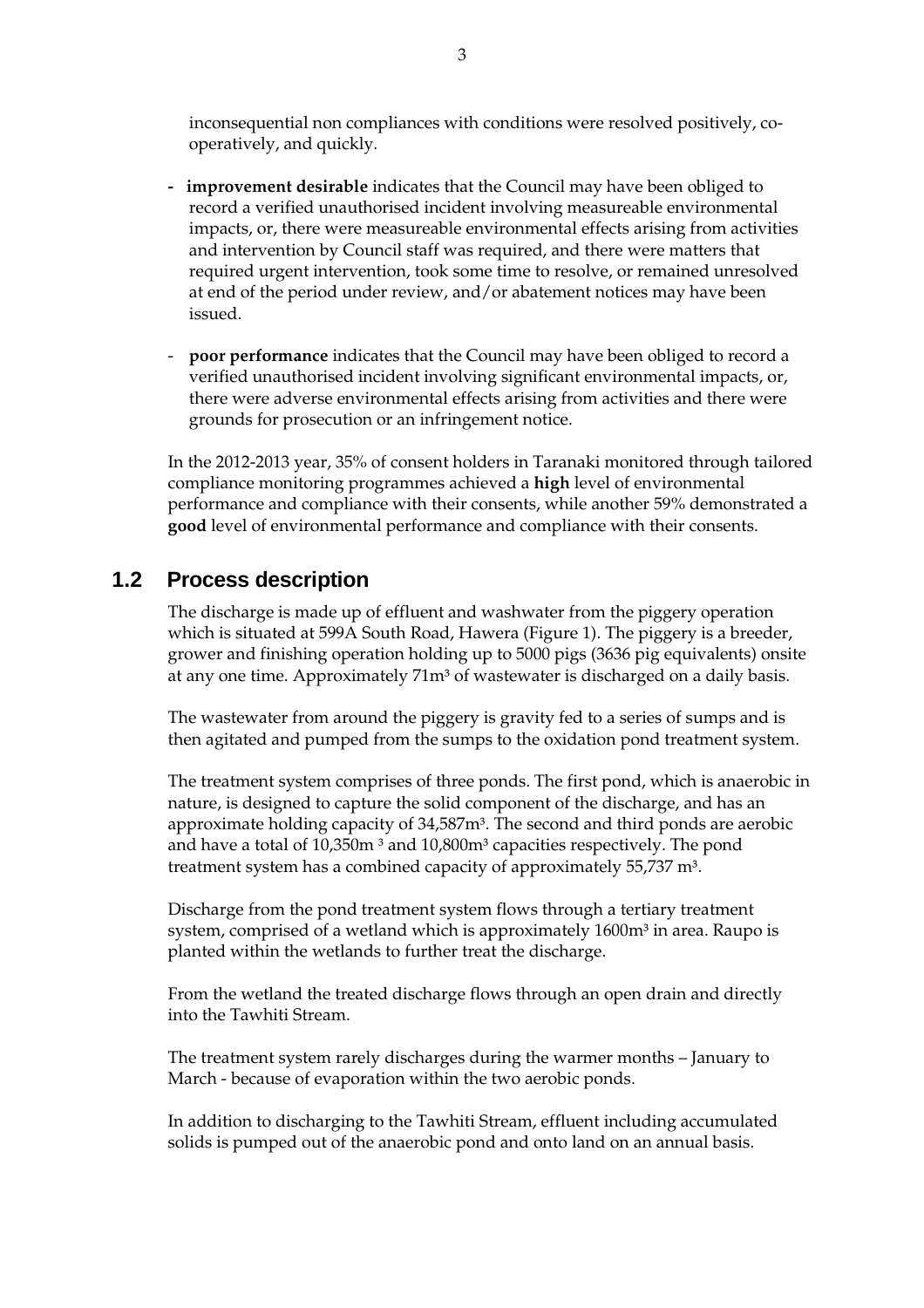

**Figure 1** Approximate location of GD & J Harvie piggery

## **1.3 Resource consents**

### **1.3.1 Water discharge permit**

GD & J Harvie holds water discharge permit **5108-2** to discharge treated piggery effluent from an anaerobic and twin aerobic pond treatment system, followed by a tertiary treatment (wetland) system, into the Tawhiti Stream in the Tangahoe catchment. This permit was issued by the Taranaki Regional Council on 9 August 2010 under Section 87(e) of the Resource Management Act. It is due to expire on 1 June 2028.

The discharge of treated wastewater of this nature may affect the water quality of a stream, particularly if there is insufficient dilution. Some effects may be obvious (e.g. appearance, turbidity) while biological effects may be more subtle.

Five special conditions are attached to this consent.

Special Condition 1 requires the consent holder to submit a Site layout Plan which clearly shows the entire wastewater network system including the locations of ancillary equipment i.e. sump and pumps.

Special Condition 2 requires the consent holder to adopt the best practicable option to prevent or minimise any adverse environmental effects.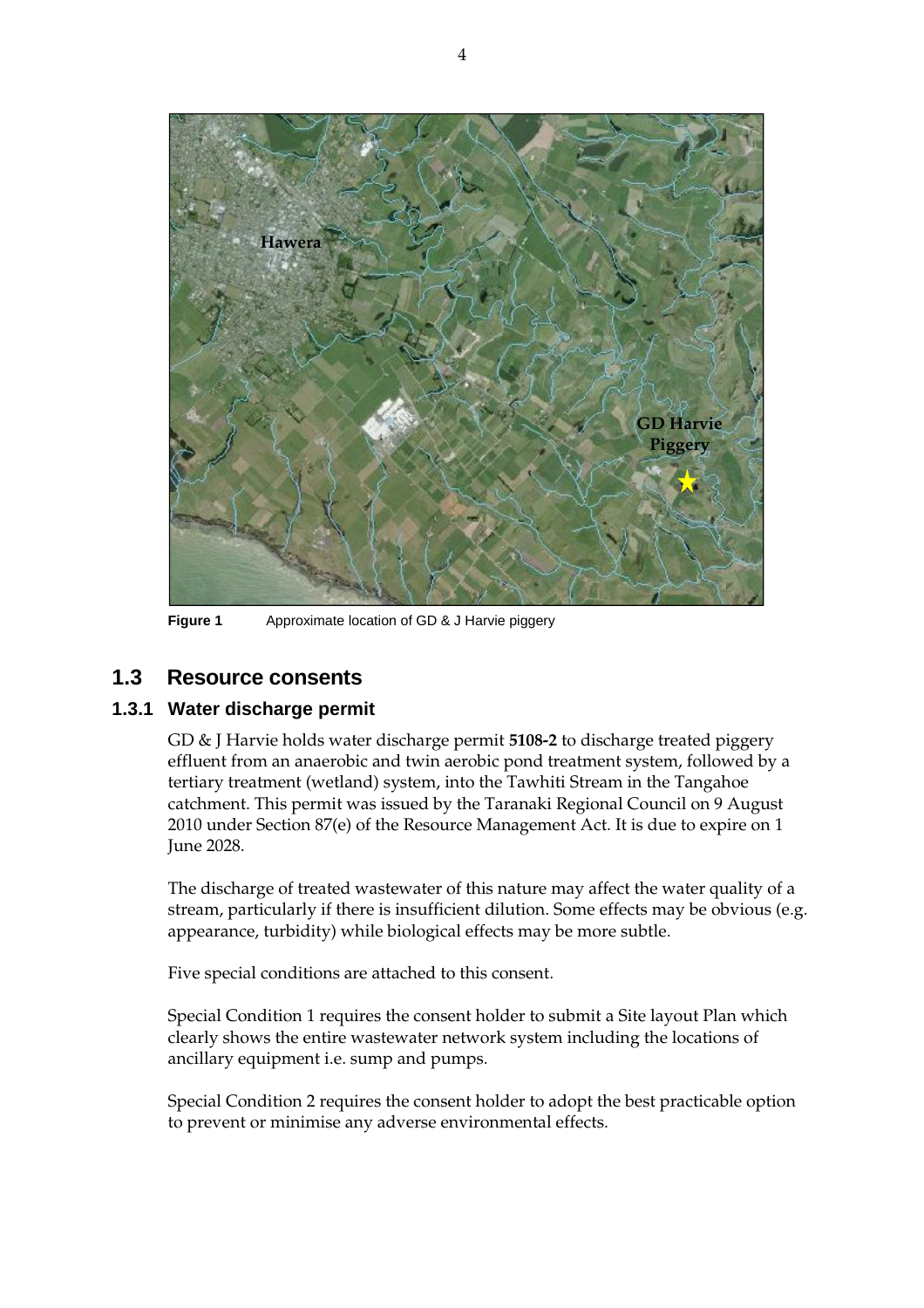Special Condition 3 require the number of pigs [equivalent = 50kg per pig] on the property at any one time shall not exceed 3636 pig equivalents.

Special Condition 4 defines the mixing zone and prohibits a number of effects.

Special Condition 5 allows for a review of the consent – the next review date is June 2012.

The permit is attached to this report in Appendix I.

### **1.3.2 Air discharge permit**

Section 15(1)(c) of the Resource Management Act stipulates that no person may discharge any contaminant from any industrial or trade premises into air, unless the activity is expressly allowed for by a resource consent, a rule in a regional plan, or by national regulations.

GD & J Harvie Piggery holds air discharge permit **5266-1** to discharge emissions into the air from a pig farming operation and associated activities, including effluent treatment and other waste management activities. This permit was issued by the Taranaki Regional Council on 17 April 1998 under Section 87(e) of the Resource Management Act. It is due to expire on 1 June 2016.

Eight special conditions are attached to this consent.

Special Condition 1 requires the consent holder to adopt the best practicable option.

Special Condition 2 requires consultation should any alterations occur to any operations, equipment or layout.

Special Condition 3 requires the consent holder to minimise the emissions discharged into the air from the site.

Special Condition 4 requires the consent holder to operate the piggery in accordance with the information provided.

Special Conditions 5 and 6 require the consent holder to minimize the emissions and impacts of air contaminants from the site.

Special Condition 7 requires the consent holder to prevent any adverse ecological effect on the ecosystems associated with authorised discharges.

Special Condition 8 allowed for a review of the consent – No further reviews are provided for prior to expiry.

The permit is attached to this report in Appendix I.

### **1.3.3 Discharges of wastes to land**

Sections 15(1)(b) and (d) of the Resource Management Act stipulate that no person may discharge any contaminant onto land if it may then enter water, or from any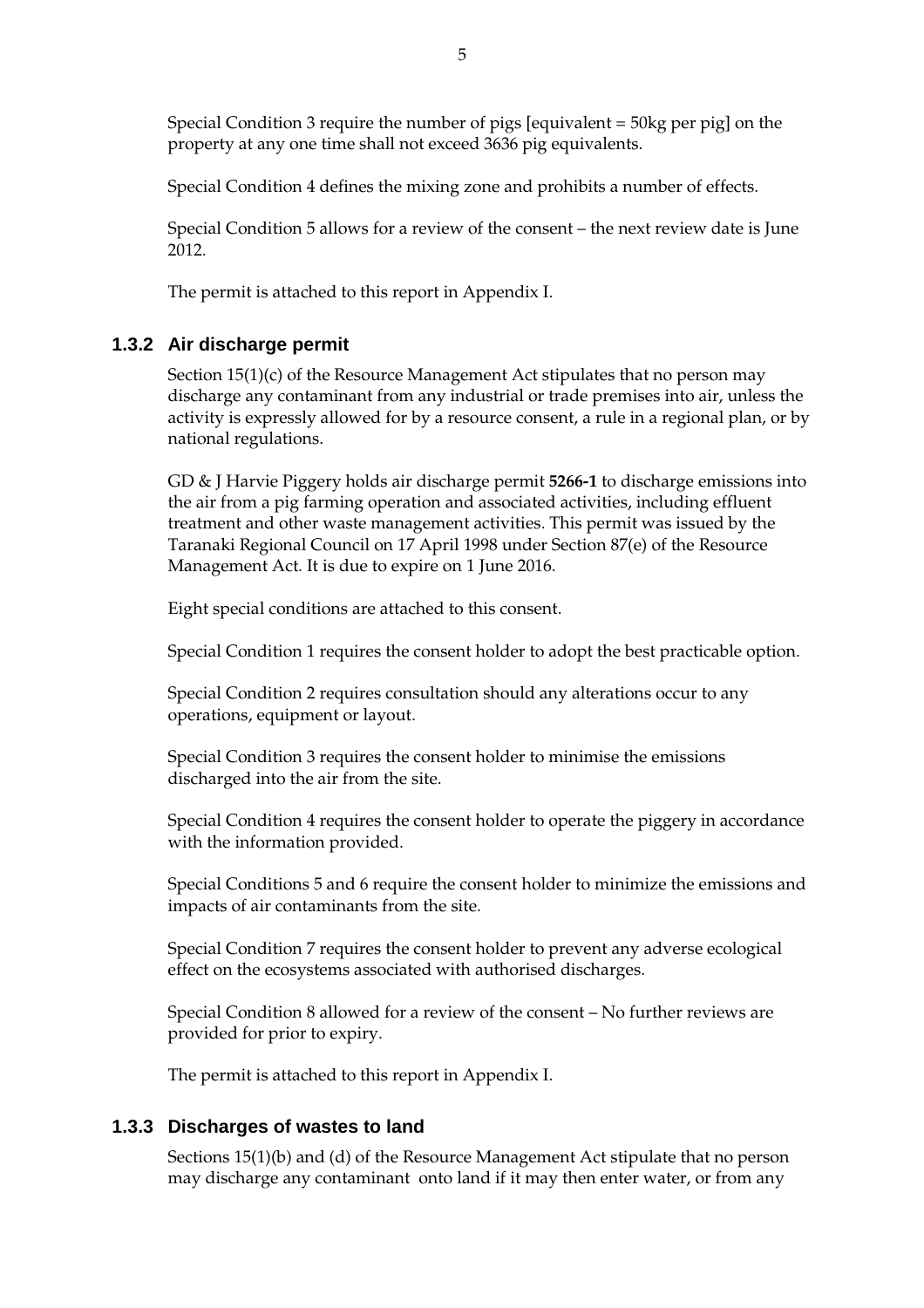industrial or trade premises onto land under any circumstances, unless the activity is expressly allowed for by a resource consent, a rule in a regional plan, or by national regulations.

GD & J Harvie engages an authorized contractor to undertake the spreading of effluent including solids from the anaerobic pond to land on an annual basis.

Agricultural contractor Lloyd Gernhoefer holds resource consent [**5352-2**] to irrigate effluent to land and thus is responsible for managing any potential effects on the environment from the activity.

The permit is attached to this report in Appendix I.

## **1.4 Monitoring programme**

#### **1.4.1 Introduction**

Section 35 of the Resource Management Act sets out obligation/s upon the Taranaki Regional Council to gather information, monitor, and conduct research on the exercise of resource consents, and the effects arising, within the Taranaki region and report upon these.

The Taranaki Regional Council may therefore make and record measurements of physical and chemical parameters, take samples for analysis, carry out surveys and inspections, conduct investigations, and seek information from consent holders.

The monitoring programme for GD & J Harvie consisted of three primary components.

#### **1.4.2 Programme liaison and management**

There is generally a significant investment of time and resources by the Taranaki Regional Council in ongoing liaison with resource consent holders over consent conditions and their interpretation and application, in discussion over monitoring requirements, preparation for any reviews, renewals, or new consents, advice on the Council's environmental management strategies and the content of regional plans, and consultation on associated matters.

### **1.4.3 Site inspections**

GD & J Harvie Piggery was visited three times during the monitoring period. With regard to consents for discharge to water, the main points of interest were plant processes with potential or actual discharges to receiving watercourses, including contaminated stormwater and process wastewaters. The piggery was also visited on two separate occasions to monitor and collect wastewater discharge samples from the site and the water quality samples upstream and downstream of the discharge point and mixing zone.

As far as practical, inspections related to air emissions were integrated with inspections undertaken for other purposes e.g. inspection of the oxidation ponds. The air monitoring programme has been incorporated and part of the inspection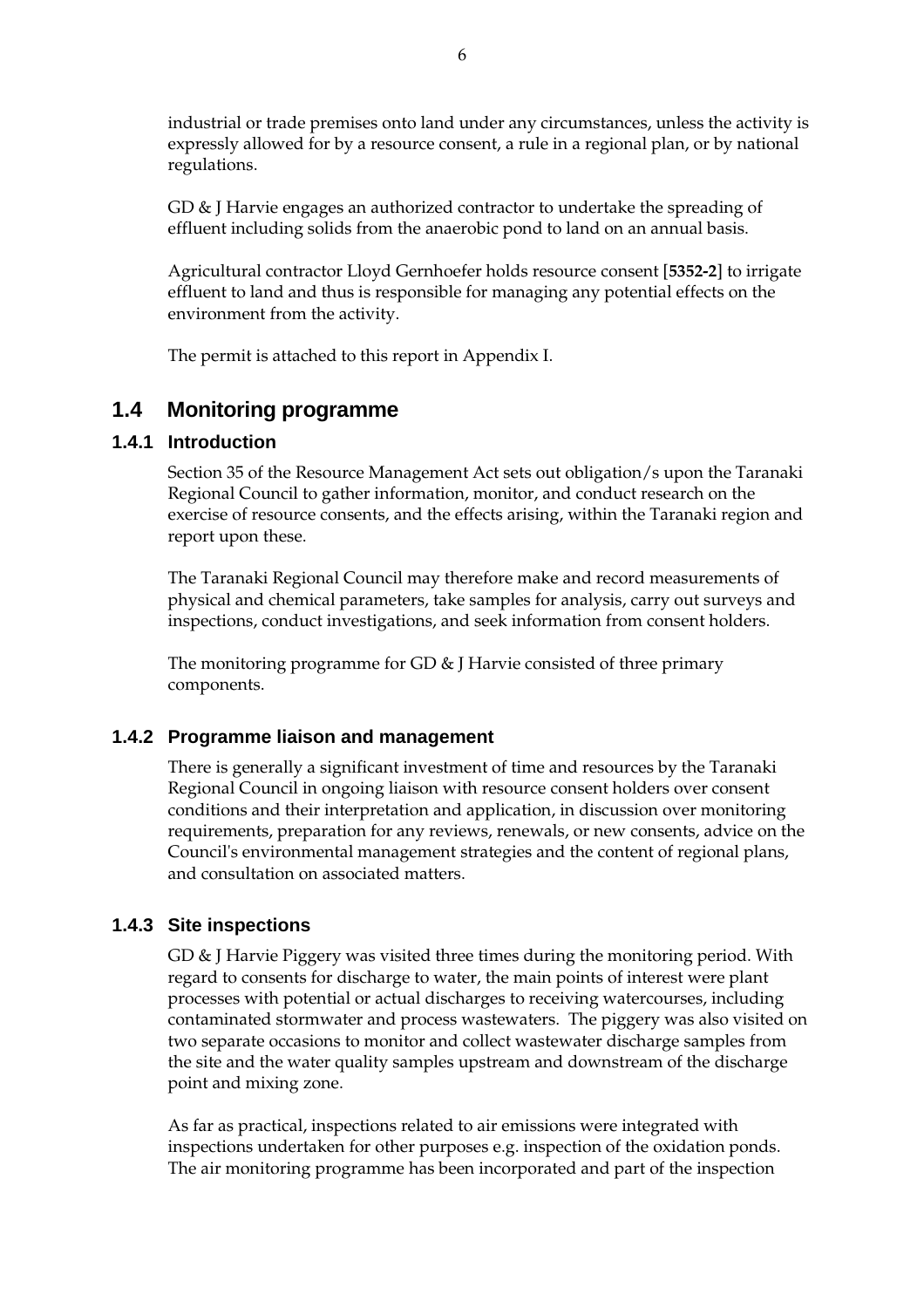focuses on processes with associated actual and potential emission sources and characteristics, including potential odour.

#### **1.4.4 Chemical sampling**

The Taranaki Regional Council undertook sampling of both the discharges from the site and the water quality upstream and downstream of the discharge point and mixing zone.

The treated effluent discharge was sampled on two occasions, and the samples analysed for biochemical oxygen demand (BOD5), chloride, conductivity, dissolved reactive phosphate (DRP), un-ionised ammonia, pH, suspended solids and temperature.

The Tawhiti Stream upstream and downstream of the discharge was sampled on two occasions, and the samples analysed for filtered carbonaceous biochemical oxygen demand (FCBOD5), chloride, conductivity, dissolved reactive phosphate (DRP), unionised ammonia, pH, suspended solids and temperature.

The monitoring programme allows for the discharge and receiving water to be sampled on two occasions.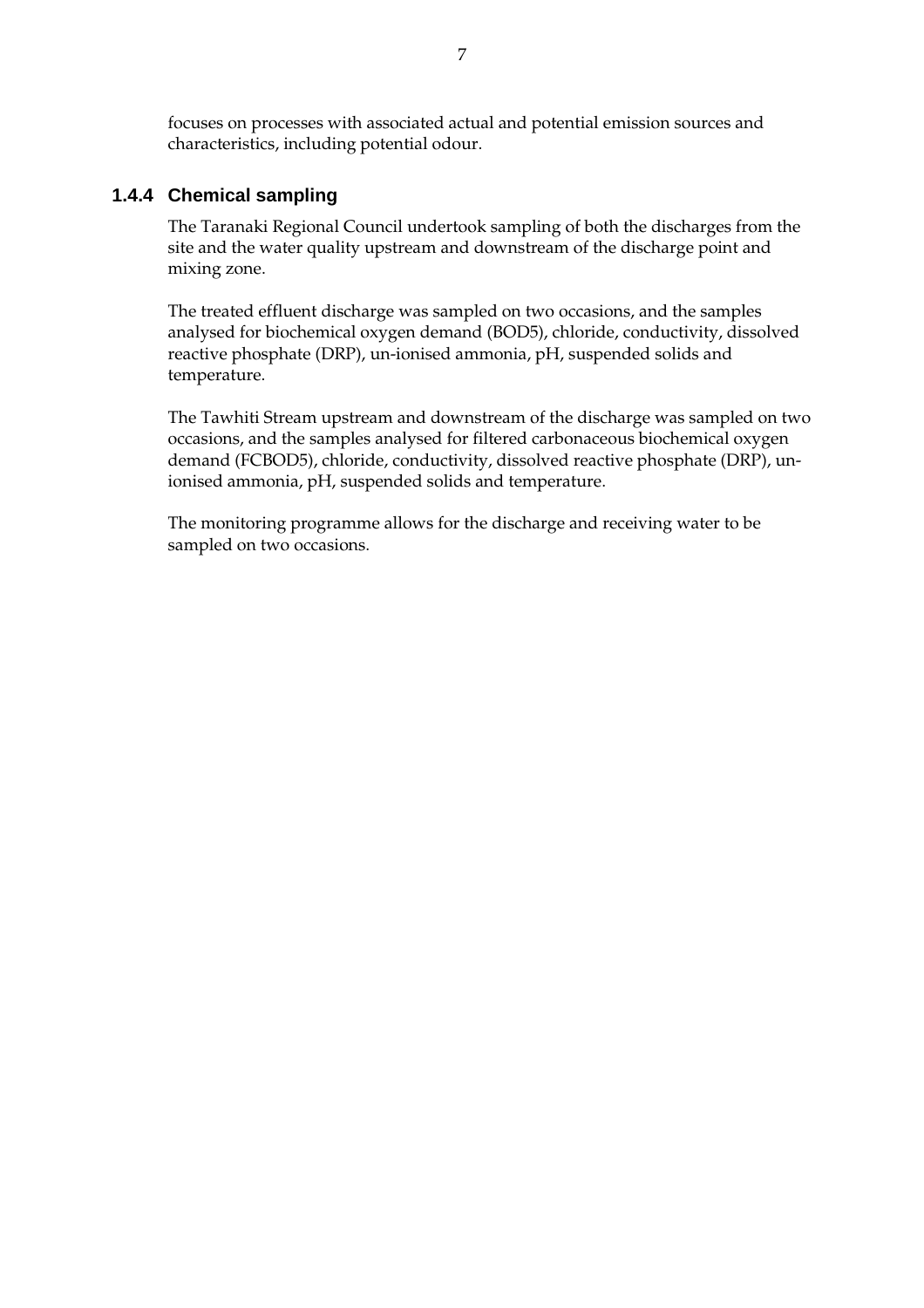## **2. Results**

## **2.1 Water**

#### **2.1.1 Inspections**

#### **14 August 2012**

A slight NW breeze was blowing at the time of inspection. The pump in the first sump had broken down (the cradle had collapsed) and was being repaired at the time of inspection. Contract Resources were called and were to pump the sump out to prevent overflow and help the retrieval of the pump and cradle parts. The main sump looked to be working fine and all effluent was being pumped to the main ponds. The first pond looked to be working well with good microbial activity (boil ups). The bottom 2 ponds looked to be working well. The piggery looked to be well managed.

#### **8 November 2012**

An inspecting officer collected water quality samples from the piggery discharge and Tawhiti Stream. Samples were collected on a fine clear day with a light southerly breeze blowing. No odour was noticed to be emanating around the pond perimeter towards the sampling sites. There was a moderate, steady flow in the Tawhiti Stream. The stream was slightly turbid, brown in colour with slight organic foam showing. The wastewater discharge from the wetland showed no downstream environmental impact on the Tawhiti Stream. Piggery production had been reduced from 450 to 350 breeding sows. The Animal Welfare Act required changes to be made to farrowing crate size. The best option was to reduce production numbers rather than to alter the breeding stalls.

#### **4 March 2013**

A strong SW wind was blowing at the time of inspection. Slightly noticeable piggery type odour were emanating towards the NE boundary of the piggery. The effluent sump below the load out area including the main sump appeared to be working effectively. All piggery wastes were fully contained within the sumps and there was no evidence of recent spillage occurring. The oxidation pond system was displaying good microbial activity in the first anaerobic pond and the remaining two ponds also appeared to be working satisfactory. Noticeable odour was emanating downwind of the offal pit. Overall the piggery was well maintained and managed.

#### **24 May 2013**

Calm weather conditions. Noticeable piggery odours were emanating around and near the piggery. Nil odour was noted from offsite. The effluent sumps all appeared to be working satisfactory. Effluent sumps were checked twice daily by the piggery staff. Gernhoefer contracting had just finished desludging the first pond and spray irrigated effluent to the flatter paddocks above the ponds. The desludged pond was displaying massive microbial actively (boil ups) at the time of inspection due to the volume of digested sludge removed. Only a slight discharge was occurring from the final aerobic pond and the Tawhiti Stream level was high due to recent rain throughout the catchment. The piggery appeared to be well managed and maintained.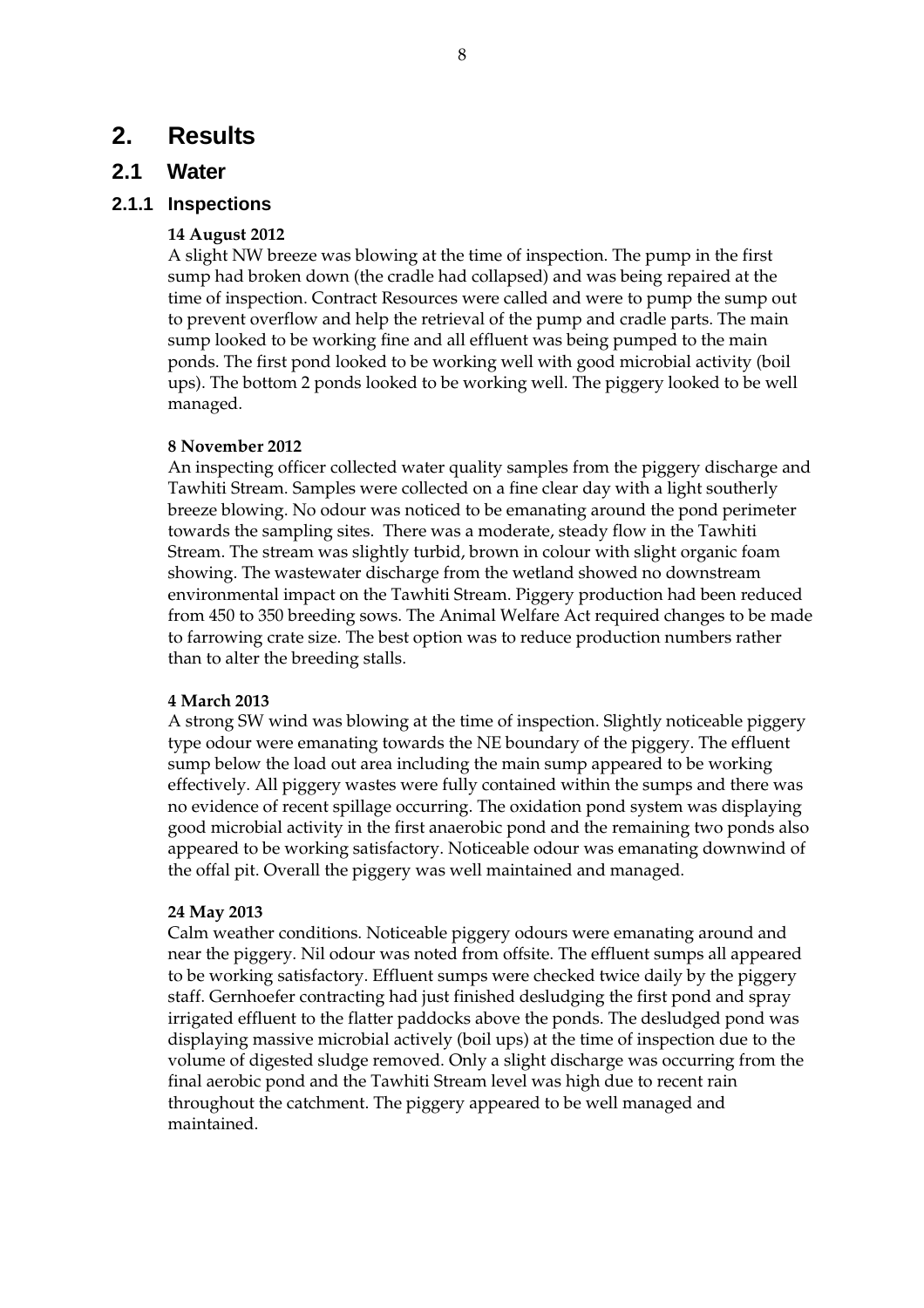#### **27 May 2013**

Agricultural contractor (Lloyd Gernhoefer) had desludged the main pond and spray irrigated piggery effluent/sludge to flatter paddocks above the ponds. All pond levels were low and were slowly filling. No discharge was occurring from the final pond into the Tawhiti Stream. A routine sample run had been deferred until the pond system had settled and discharging to the Tawhiti Stream.

#### **6 June 2013**

Weather conditions at the time of sampling were fine with a light to moderate southerly wind blowing. Noticeable piggery odour was emanating around the piggery in general but odour was not particularly noticeable around the pond system because of the prevailing southerly wind. Water quality samples were collected from the Tawhiti Stream upstream and downstream of the piggery discharge; including the discharge exit the wetlands. The treated piggery discharge flow into the Tawhiti Stream was estimated at 0.75 litres /sec. No visual environmental effects were noted some 30 metres downstream at monitoring site TWH000496.

All ponds levels were normal. Microbial activity was noticeable in the main anaerobic pond.

### **2.1.2 Results of discharge monitoring**

#### **2.1.2.1 Receiving waters physicochemical monitoring**



**Figure 2** Location of sampling sites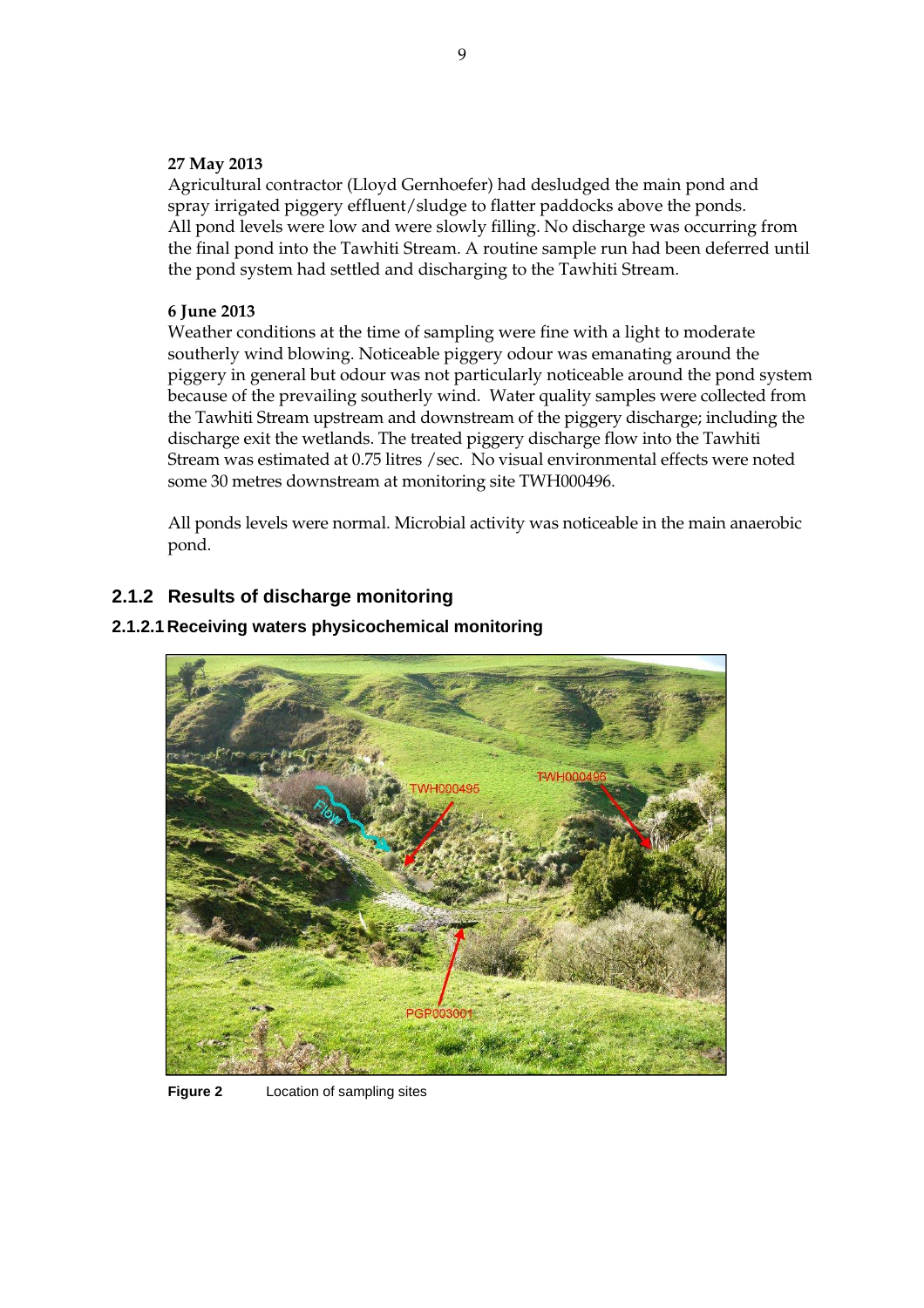| <b>Site</b>           | Site code | <b>GPS reference</b> | Location                                  |
|-----------------------|-----------|----------------------|-------------------------------------------|
| <b>Tawhiti Stream</b> | TWH000495 | E1715350 N5614243    | 20 metres upstream of piggery discharge   |
| Piggery effluent      | PGP003001 | E1715305 N5614206    | Discharge outlet from aerobic pond        |
| <b>Tawhiti Stream</b> | TWH000496 | E1715356 N5614111    | 30 metres downstream of piggery discharge |

**Table 1** Location of sampling sites in Tawhiti Stream including the piggery discharge

Figure 2 shows GD & J Harvie piggery in relation to the receiving waters of Tawhiti Stream (Tangahoe Catchment). The consent holders' farm boundary borders along the true right bank of Tawhiti Stream to where it meets the Tangahoe River, and along the river to South Road Bridge. Environmental monitoring sites are illustrated in relation to the piggery operation.

Samples were collected from the discharge point as well as upstream and downstream of the discharge on two occasions during the monitoring year under review.

Results of the survey performed on 08 November 2012 are presented in Table 2. On this occasion the stream was at a moderate steady flow and slightly turbid brown in colour. The ponds' treated wastewater discharge was estimated at about 0.5 L/sec.

| <b>Parameters</b>             | <b>Units</b>     | PGP003001<br><b>Discharge</b> | <b>TWH000495</b><br>Upstream | TWH000496<br>Downstream |
|-------------------------------|------------------|-------------------------------|------------------------------|-------------------------|
| Time of sample collection     |                  | 0835                          | 0815                         | 0850                    |
| Ammoniacal nitrogen           | g/m <sup>3</sup> | 116                           | 0.009                        | 0.086                   |
| BOD (BODC-2)                  | g/m <sup>3</sup> | 42                            | ۰                            |                         |
| BOD (filtered,carbonaecous)   | g/m <sup>3</sup> | $\blacksquare$                | < 0.5                        | < 0.5                   |
| Chloride                      | g/m <sup>3</sup> | 268                           | 36.2                         | 36.7                    |
| Conductivity                  | mS/m             | 221                           | 26.2                         | 26.4                    |
| Dissolved reactive phosphorus | g/m <sup>3</sup> | 15.4                          | 0.028                        | 0.040                   |
| Nitrite/Nitrate nitrogen      | g/m <sup>3</sup> | ٠                             | 1.82                         | 1.82                    |
| Suspended solids              | g/m <sup>3</sup> | n/a                           | n/a                          | n/a                     |
| Temperature                   | $^{\circ}$ C     | 11.8                          | 11.8                         | 11.9                    |
| Turbidity                     | <b>NTU</b>       | 39                            | 6.9                          | 6.0                     |
| Un-ionised ammonia            | g/m <sup>3</sup> | 3.70                          | 0.0003                       | 0.0022                  |
| pH                            |                  | 8.1                           | 8.1                          | 8.0                     |

**Table 2** Receiving water and discharge samples – 08 November 2012

Samples were collected on a fine clear day with a light southerly breeze blowing. No odour was noticed to be emanating around the pond perimeter towards the sampling sites. There was a moderate, steady flow in the Tawhiti Stream. The stream was slightly turbid, brown in colour with slight organic foam showing. The wastewater discharge from the wetland showed no downstream environmental impact on the Tawhiti Stream.

The above results indicate that the level of un-ionised ammonia in the treated piggery discharge resulted in a slight but inconsequential elevation of un-ionised ammonia level in the downstream receiving water monitoring site.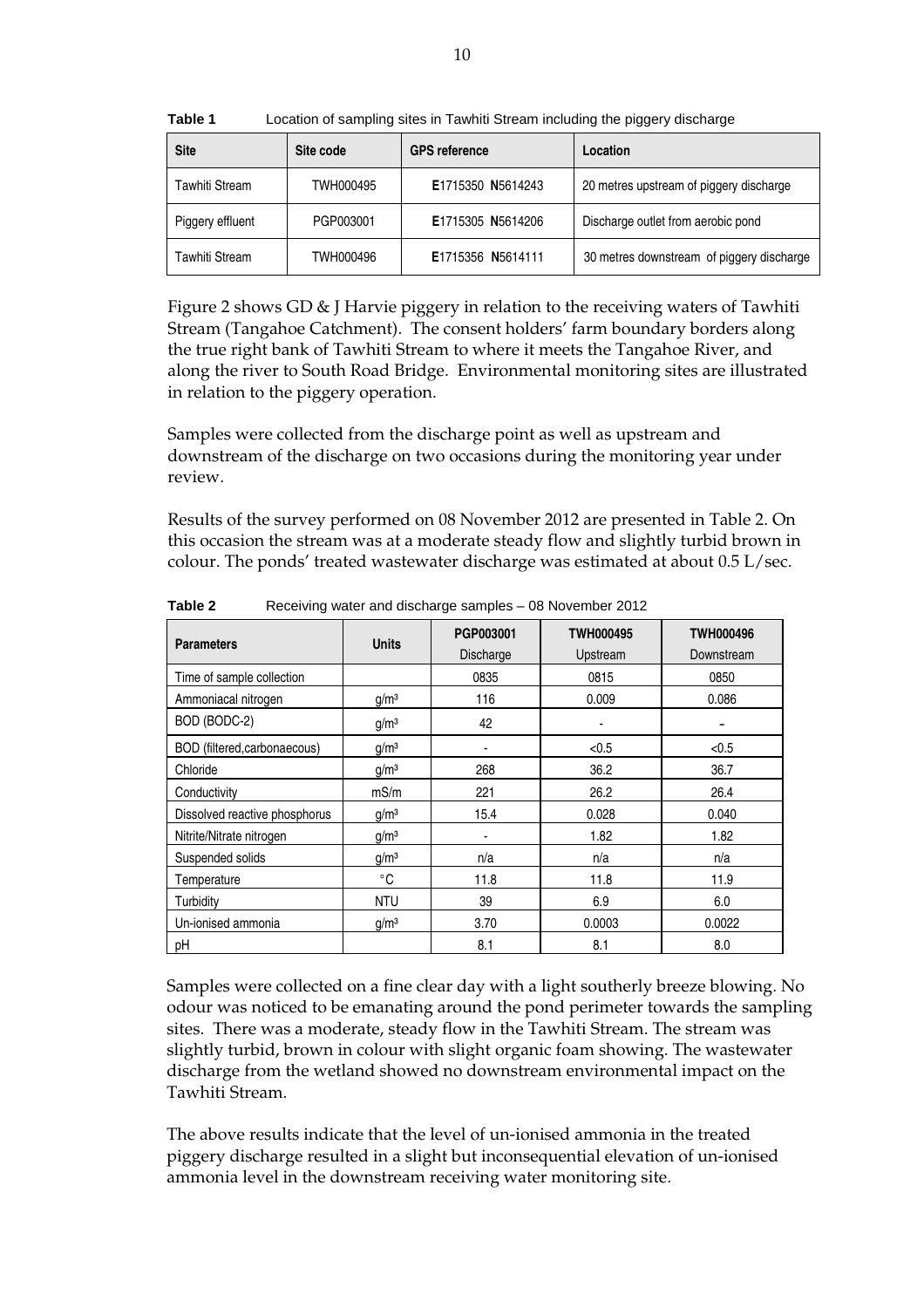Special consent condition 4b specifies that after a mixing zone of 30 metres downstream of the point where the discharge enters the Tawhiti Stream, un-ionised ammonia level shall not exceed  $0.025$  g/m<sup>3</sup>. The above result showed the un-ionised ammonia level was well within limit (8.8% of the consented limit).

Special consent condition 4a specifies that after a mixing zone of 30 metres downstream of the point where the discharge enters the Tawhiti Stream, filtered carbonaceous biochemical oxygen demand must not exceed 2.00gm<sup>3</sup>. The above results show no measurable increase of BOD5.

Results of the survey performed on 06 June 2013 are presented in Table 3. On this occasion the stream was running at a moderate steady flow and the ponds' treated wastewater discharge was estimated at about 0.75 L/sec.

| <b>Parameters</b>             | <b>Units</b>     | PGP003001<br>Discharge | TWH000495<br>Upstream | TWH000496<br>Downstream |
|-------------------------------|------------------|------------------------|-----------------------|-------------------------|
| Time of sample collection     |                  | 1215                   | 1200                  | 1225                    |
| Ammoniacal nitrogen           | g/m <sup>3</sup> | 74.3                   | 0.038                 | 0.096                   |
| <b>BOD</b>                    | g/m <sup>3</sup> | 23                     | ٠                     |                         |
| BOD (filtered, carbonaecous)  | g/m <sup>3</sup> | ۰                      | 0.6                   | 0.6                     |
| Chloride                      | g/m <sup>3</sup> | 393                    | 39.1                  | 39.0                    |
| Conductivity                  | mS/m             | 235                    | 26.8                  | 26.9                    |
| Dissolved reactive phosphorus | g/m <sup>3</sup> | 30.6                   | 0.040                 | 0.067                   |
| Nitrite/Nitrate nitrogen      | g/m <sup>3</sup> |                        | 1.74                  | 1.70                    |
| Suspended solids              | g/m <sup>3</sup> | 26                     | 19                    | 18                      |
| Temperature                   | $^{\circ}$ C     | 10.9                   | 10.9                  | 10.1                    |
| Turbidity                     | <b>NTU</b>       | 20                     | 14                    | 14                      |
| Un-ionised ammonia            | g/m <sup>3</sup> | 1.41                   | 0.00046               | 0.00109                 |
| рH                            |                  | 7.9                    | 7.7                   | 7.7                     |

**Table 3** Receiving water and discharge samples – 06 June 2013

These samples were collected during fine weather conditions. A moderate wind was blowing from the south. Noticeable piggery odour was emanating around the piggery in general but was not noticeable near the upstream monitoring site (TWH000495). Tawhiti Stream was running at a moderate steady flow and slightly turbid brown in colour. No visual environmental effects were observed in the Tawhiti Stream from the piggery discharge along towards the downstream monitoring site.

The above results indicate that the level of un-ionised ammonia in the treated piggery discharge resulted in a slight elevation of un-ionised ammonia level in the downstream receiving water monitoring site. Special consent condition 4b specifies that after a mixing zone of 30 metres downstream of the point where the discharge enters the Tawhiti Stream, the un-ionised ammonia level shall not exceed  $0.025$  g/m<sup>3</sup>. The above result showed the un-ionised ammonia level was well within limit (4.4% of the consented limit).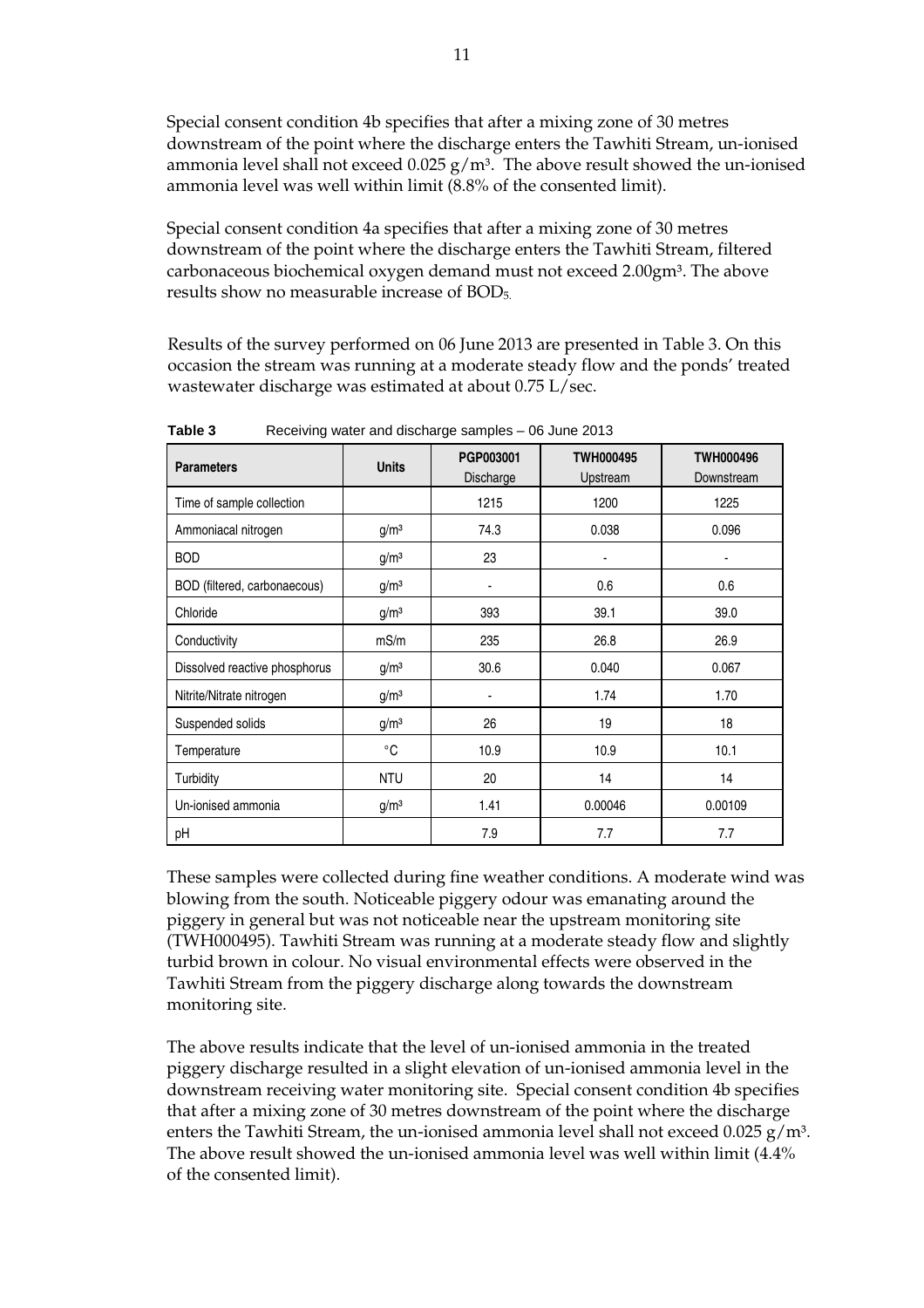Special consent condition 4a specifies that after a mixing zone of 30 metres downstream of the point where the discharge enters the Tawhiti Stream, filtered carbonaceous biochemical oxygen demand must not exceed 2.00gm<sup>3</sup>. The above results also show no measurable increase of BOD<sup>5</sup>

| <b>LUIL IU JUILLEUIJ</b>            |                    |                  |              |               |
|-------------------------------------|--------------------|------------------|--------------|---------------|
| <b>Parameter</b>                    | unit               | 08 November 2012 | 06 June 2013 | <b>Median</b> |
| Conductivity $@$ 20 $°C$            | mS/m               | 221              | 235          | 228           |
| Chloride                            | g/m <sup>3</sup>   | 268              | 393          | 330           |
| pH                                  | pH                 | 8.1              | 7.9          | 8.0           |
| Total carbonaceous BOD <sub>5</sub> | g/m <sup>3</sup>   | 42               | 23           | 32            |
| Ammoniacal nitrogen                 | g/m <sup>3</sup> N | 116              | 74.3         | 95            |
| Dissolved reactive phosphorus       | g/m <sup>3</sup> P | 15.4             | 30.6         | 23            |
| Suspended solids                    | g/m <sup>3</sup>   | n/a              | 26           | 26            |

**Table 4** Summary of treated wastewater analyses from GD & J Harvie piggery for the period July 2012 to June 2013

Monitoring of wastewater on the two occasions during the 2012-2013 year indicated a well treated wastewater typical of wastewater quality in terms of BOD<sub>5</sub>, suspended solids and turbidity with nutrient levels within range (Table 4).

## **2.2 Air**

#### **2.2.1 Inspections**

As far as practicable, inspections relating to air emissions were integrated with inspection undertaken for other purposes e.g., effluent discharges. The air monitoring programme had been costed on the basis of an integrated approach to resource monitoring.

### **2.2.2 Results discharge monitoring**

The RMA (1991) effectively requires that there should be no offensive or objectionable odour beyond the boundary of the farm.

Odours emitted from normal piggery operations are generally influenced by weather conditions (i.e. wind direction), effluent treatment pond management, irrigating sludge to land and general piggery hygiene practices.

The offensiveness of odour at any time is reliant on individual perception, Council methods of measurement, and practices of the pork producer. The Environmental Management System (EMS) deals with piggery operational practices ensuring the effect of odour is taken into account when the pork producer is undertaking activities relating to areas of the piggery.

All inspections that were carried out during the monitoring period found 'noticeable' piggery odour emanating from the southern side of the pond system and around the piggery in general when wind conditions were from the north to northwest quarter.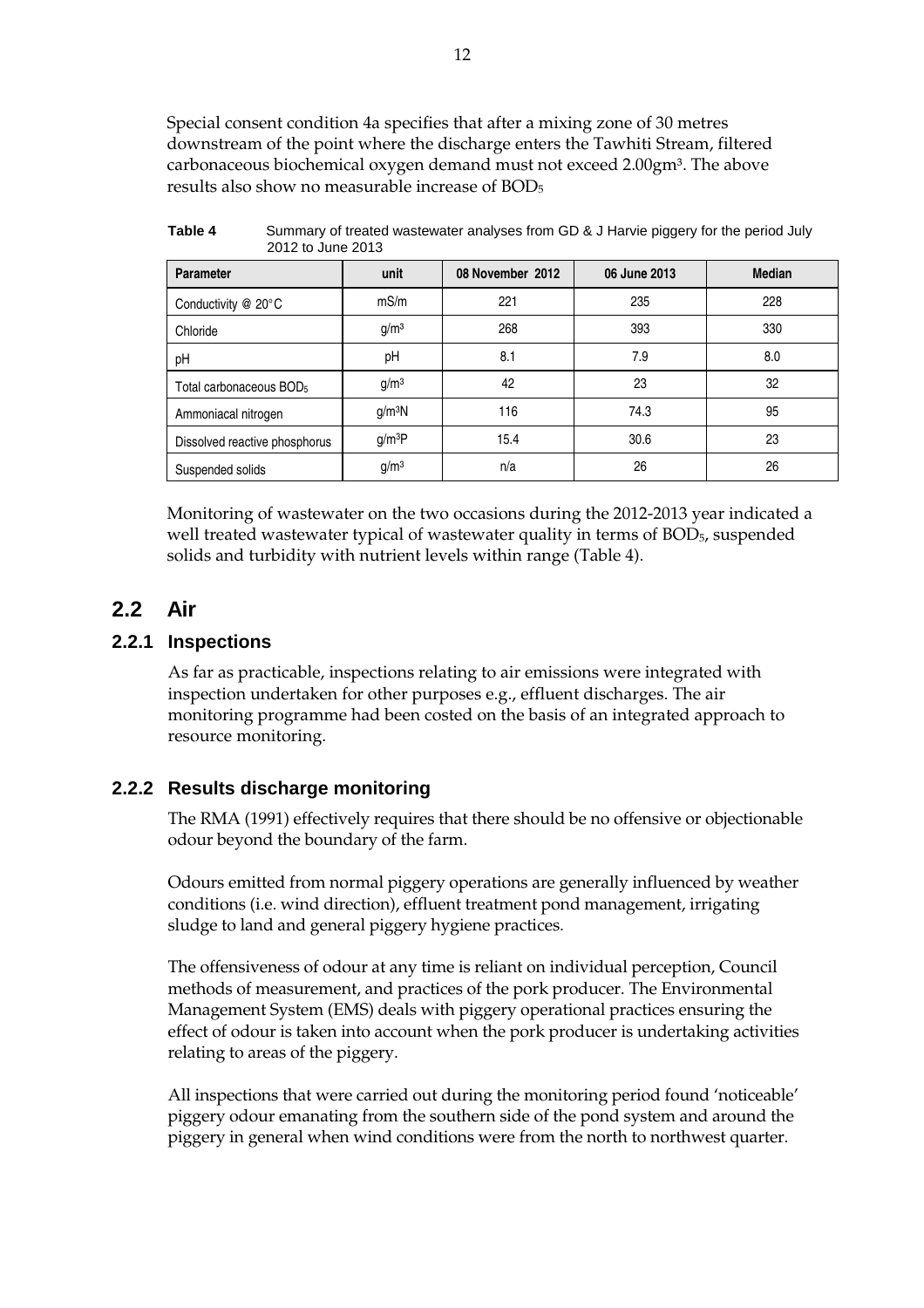## **2.3 Investigations, interventions, and incidents**

The monitoring programme for the year was based on what was considered to be an appropriate level of monitoring, review of data, and liaison with the consent holder. During the year matters may arise which require additional activity by the Council eg provision of advice and information, or investigation of potential or actual causes of non-compliance or failure to maintain good practices. A pro-active approach that in the first instance avoids issues occurring is favoured.

The Taranaki Regional Council operates and maintains a register of all complaints or reported and discovered excursions from acceptable limits and practices, including non-compliance with consents, which may damage the environment. The Unauthorised Incident Register (UIR) includes events where the company concerned has itself notified the Council. The register contains details of any investigation and corrective action taken.

Complaints may be alleged to be associated with a particular site. If there is potentially an issue of legal liability, the Council must be able to prove by investigation that the identified company is indeed the source of the incident (or that the allegation cannot be proven).

In the 2012-2013 period, it was not necessary for the Council to undertake significant additional investigations and interventions, or record incidents, in association with GD & J Harvie's conditions in resource consents or provisions in Regional Plans in relation to the Company's activities during the monitoring period.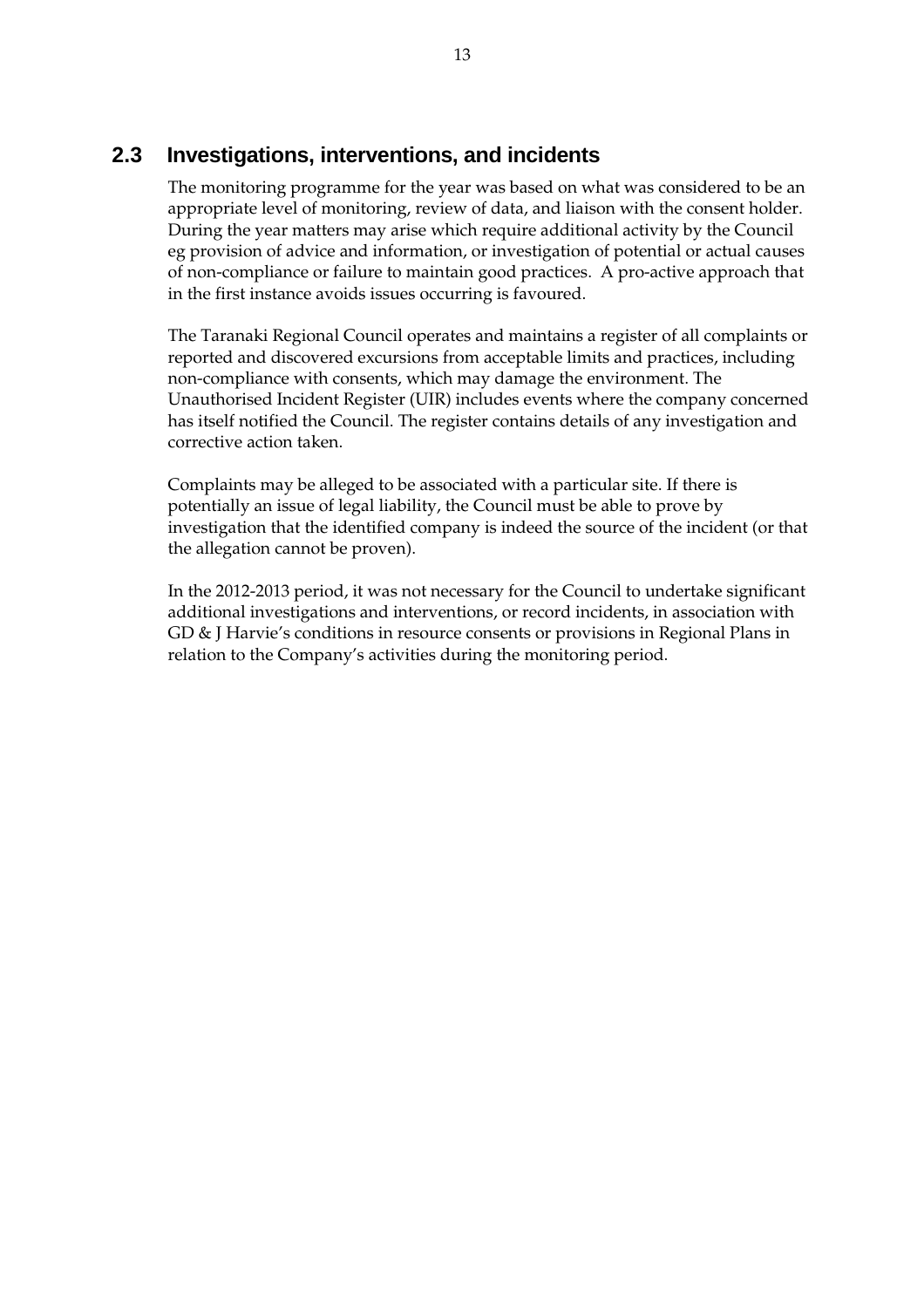# **3. Discussion**

## **3.1 Discussion of site performance**

During the year, the Company has demonstrated that a high level of environmental performance and compliance issues relating with the resource consents was achieved.

The previous discharge to water consent (expired June 2010) was monitored within a joint monitoring programme. However, given that the piggery operation is of a large scale it was considered appropriate that a tailored monitoring programme specific to the site now be undertaken. This approach is consistent with other piggery operations which are of a smaller or similar scale.

All four monitoring inspections that were carried out by inspecting officers found the piggery in general to be a well managed operation. All wastewater treatment facilities and disposal processes were adequately maintained.

The consent holder has reduced their operation by reducing sow numbers from 450 to 350 sows. This has been brought about by the new piggery regulations regarding sow pens which recently came into effect.

Although no pig farming operation can operate without producing some odour emissions steps are taken to prevent or minimise the effects of odour. No piggery odour complaints were received by the Council during the 2012-2013 monitoring period.

Agricultural contractor Lloyd Gernhoefer desludged the anaerobic pond and spray irrigated onto flatter paddocks, south of the ponds system over a three day period. Neither ponding nor pasture burning was observed after a follow-up inspection.

The initial 2010-2011 monitoring programme allowed for four monitoring inspections of the piggery to be carried out per monitoring period and then a review of the number of inspections required. It was recommended to continue with four monitoring inspections per monitoring period including physicochemical sampling of the receiving water and piggery discharge on two of these occasions (spring and late summer) bringing this programme into line with other monitored piggeries throughout the region.

#### **Environmental effects of exercise of consents**

The Tawhiti Stream, until it converges with the Tangahoe River, has been identified as needing enhancement of its natural, ecological and amenity values, and life supporting capacity under Appendix IB of the RFWP. The discharge from the piggery effluent into the unnamed tributary of the Tawhiti Stream falls for consideration under Rule 39 of the Regional Fresh Water plan as a discretionary activity.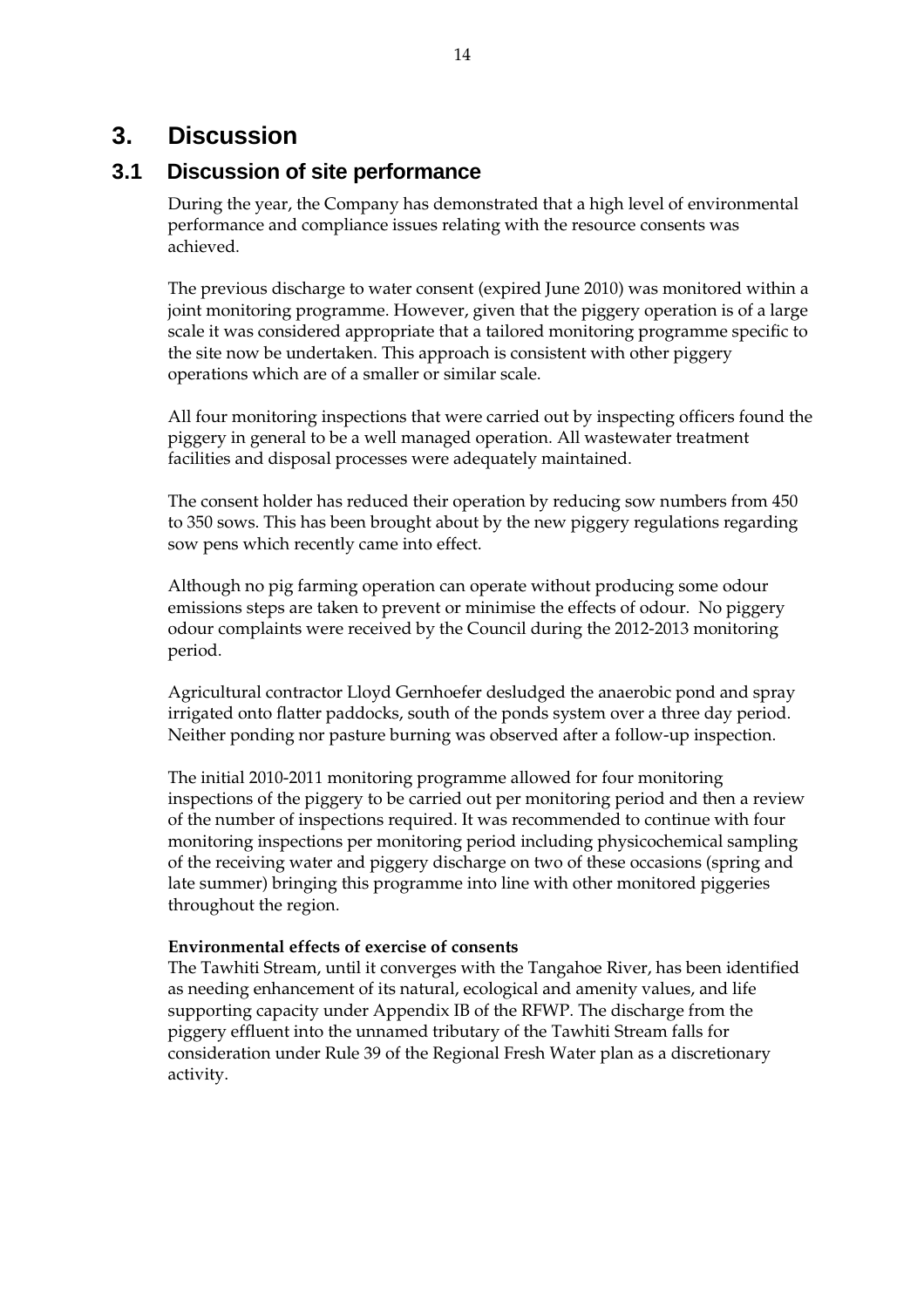## **3.2 Evaluation of performance**

A tabular summary of the consent holder's compliance record for the year under review is set out in Tables 5 and 6.

| Table 5 | Summary of performance for Consent 5108-2 Discharge treated piggery effluent from an |
|---------|--------------------------------------------------------------------------------------|
|         | oxidation ponds system followed by tertiary treatment into water                     |

|    | <b>Condition requirement</b>                                                                              | Means of monitoring during period under review    | Compliance<br>achieved? |
|----|-----------------------------------------------------------------------------------------------------------|---------------------------------------------------|-------------------------|
|    | 1. Provision of wastewater plan                                                                           | Plan received by Council Nov 2010                 | Yes                     |
| 2. | Adoption of best practical option to<br>avoid or minimise adverse effects                                 | Liaison with Company and inspection               | Yes                     |
| 3. | Maximum allowable number of pig<br>equivalents                                                            | Liaison with Company                              | Yes                     |
| 4. | Maximum concentrations in receiving<br>water after mixing                                                 | Inspection and physicochemical sampling           | Yes                     |
| 5. | Optional review provision                                                                                 | Consent expires June 2028 - next review June 2014 | N/A                     |
|    | Overall assessment of consent compliance and environmental performance in respect of this consent<br>High |                                                   |                         |

N/A = not applicable

#### **Table 6** Summary of performance for Consent 5266-1 Discharge emissions to air from a pig farming operation and associated practices including effluent treatment and other waste management activities

|                                                                                                   | <b>Condition requirement</b>                                                             | Means of monitoring during period under review | Compliance<br>achieved? |
|---------------------------------------------------------------------------------------------------|------------------------------------------------------------------------------------------|------------------------------------------------|-------------------------|
| 1.                                                                                                | Adoption of action to minimise<br>adverse environmental effects                          | Monitoring inspections                         | Yes                     |
| 2.                                                                                                | Consultation and approval prior to<br>alterations to plant and process                   | Monitoring inspections                         | N/A                     |
| 3.                                                                                                | Minimisation of impact and<br>emissions through use of equipment<br>and suitable methods | Monitoring inspections                         | Yes                     |
| 4.                                                                                                | Operation in accordance with<br>application                                              | Monitoring inspections                         | Yes                     |
| 5.                                                                                                | Objectionable odour at site boundary<br>not permitted                                    | Monitoring inspections                         | Yes                     |
| 6.                                                                                                | Objectionable dust levels at site<br>boundary not permitted                              | Monitoring inspections                         | Yes                     |
| 7.                                                                                                | Significant adverse ecological effect<br>on ecosystems                                   | Monitoring inspections                         | Yes                     |
| 8.                                                                                                | Review of consent conditions                                                             | Consent expires June 2016 - no further review  | N/A                     |
| Overall assessment of consent compliance and environmental performance in respect of this consent |                                                                                          |                                                | High                    |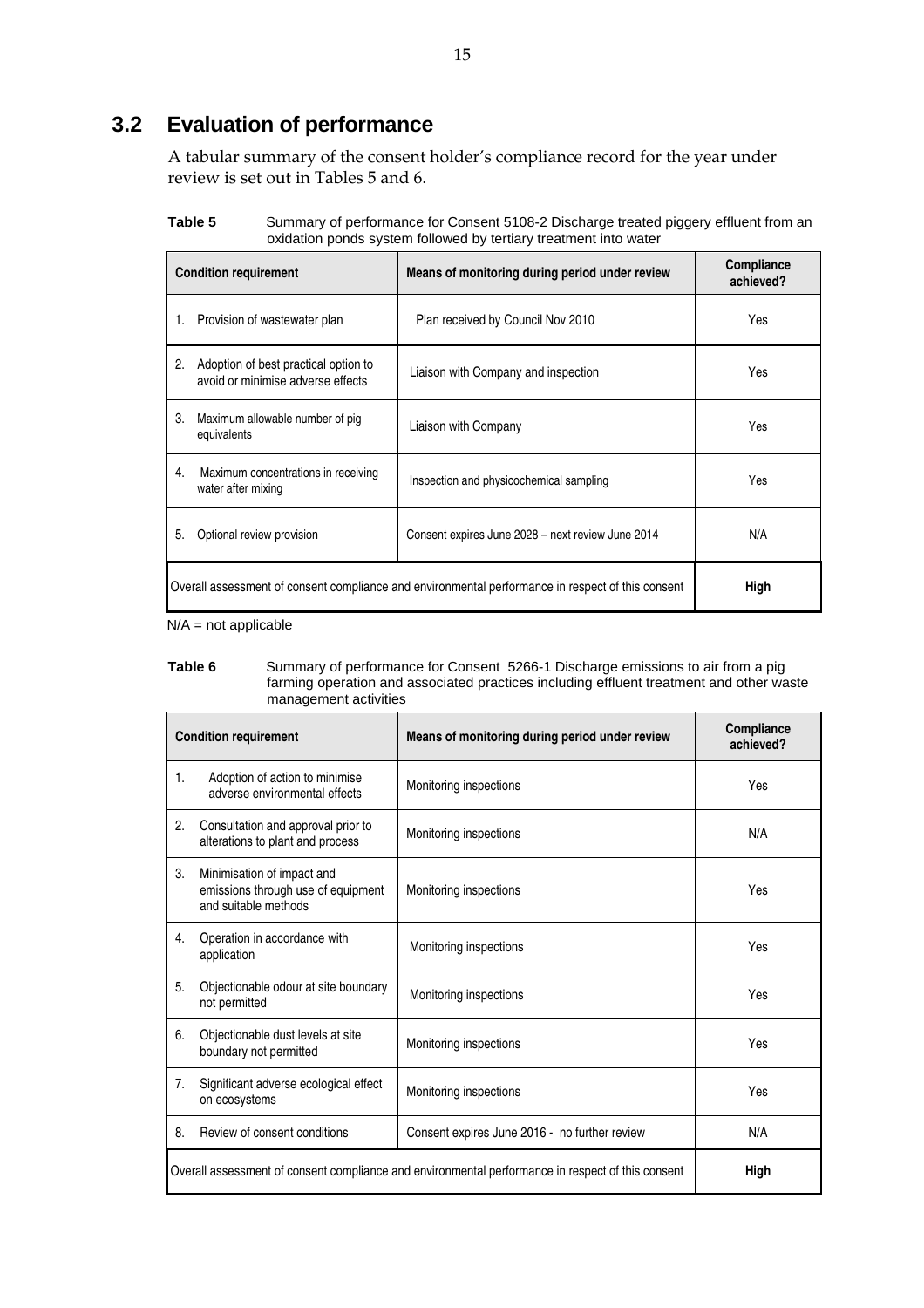During the year, the Company demonstrated a high level of environmental performance and compliance with the resource consents as defined in Section 1.1.4.

## **3.3 Recommendations from the 2011-2012 Annual Report**

In the 2011-2012 Annual Report, it was recommended:

- 1. THAT monitoring of consented activities for GD & J Harvie Piggery in the 2012-2013 year continues at the same level as in 2011-2012 period.
- 2. THAT piggery inspections for the 2012-2013 period remain at four inspections as in the 2011-2012 period and these inspections to be carried out tri-monthly.
- 3. THAT the provisions in the monitoring programme to sample the discharge and receiving waters on two separate occasions remain unchanged.
- 4. THAT the consent holder notifies the Council with information when solids are extracted from the first anaerobic pond for disposal on an annual basis, including details of were the solids are spread over land.
- 5. THAT the option for review of resource consent 5108-2 (wastewater discharge) in June 2012, as set out in condition 5 of consent 5108-2, not be exercised.

Recommendation 1 & 2 was achieved. Four compliance inspections were undertaken with two extra visits to the piggery when water quality samples were collected.

Recommendation 3 was achieved with two sampling runs being performed

Recommendation 4 was achieved – pond 1 was desludged over a 3 day period

Recommendation 5 was implemented, a review of the wastewater discharge was not undertaken.

## **3.4 Alterations to monitoring programmes for 2013-2014**

In designing and implementing the monitoring programmes for air/water discharges in the region, the Taranaki Regional Council has taken into account the extent of information made available by previous authorities, its relevance under the Resource Management Act, the obligations of the Act in terms of monitoring emissions/discharges and effects, and subsequently reporting to the regional community, the scope of assessments required at the time of renewal of permits, and the need to maintain a sound understanding of industrial processes within Taranaki emitting to the atmosphere/discharging to the environment.

In the case of GD & J Harvie Piggery monitoring programme, it is recommended that there be no alteration to the programme for the 2013-2014 period. A recommendation to this effect is attached to this report.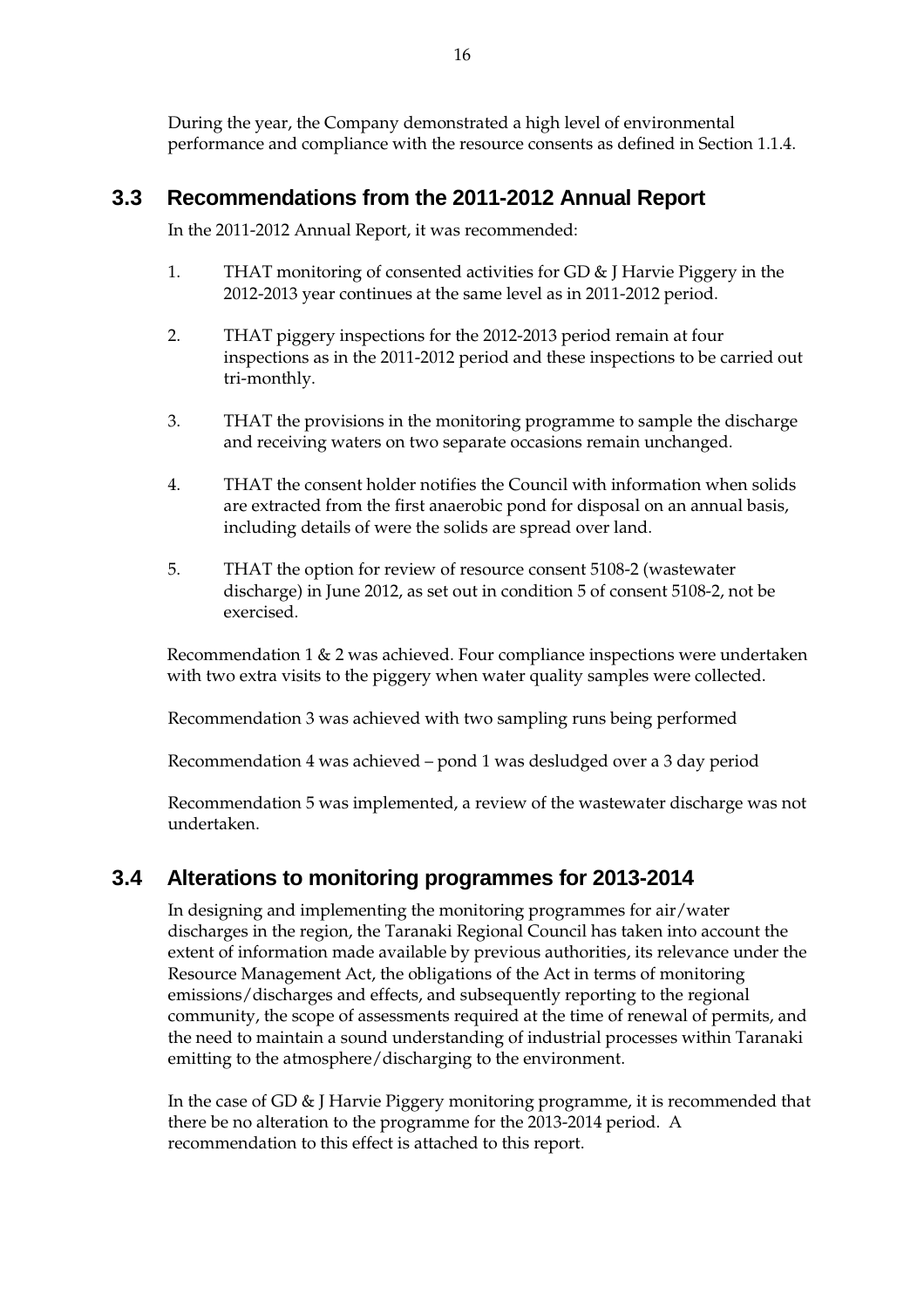## **3.5 Exercise of optional review of consent**

Resource consent 5108-2 provides for an optional review of the consent in June 2014. Condition 5 allows the Council to review the consent, if there are grounds to consider that existing conditions are not adequate to deal with adverse effects, or to specify further the requirements of best practical option, or to address any apparent deficiencies in the pond design.

Based on the results of monitoring in the year under review, and in previous years as set out in earlier annual compliance monitoring reports, it is considered that there are no grounds that require a review to be pursued or grounds to exercise the review option.

A recommendation to this effect is presented in Section 4 of this report.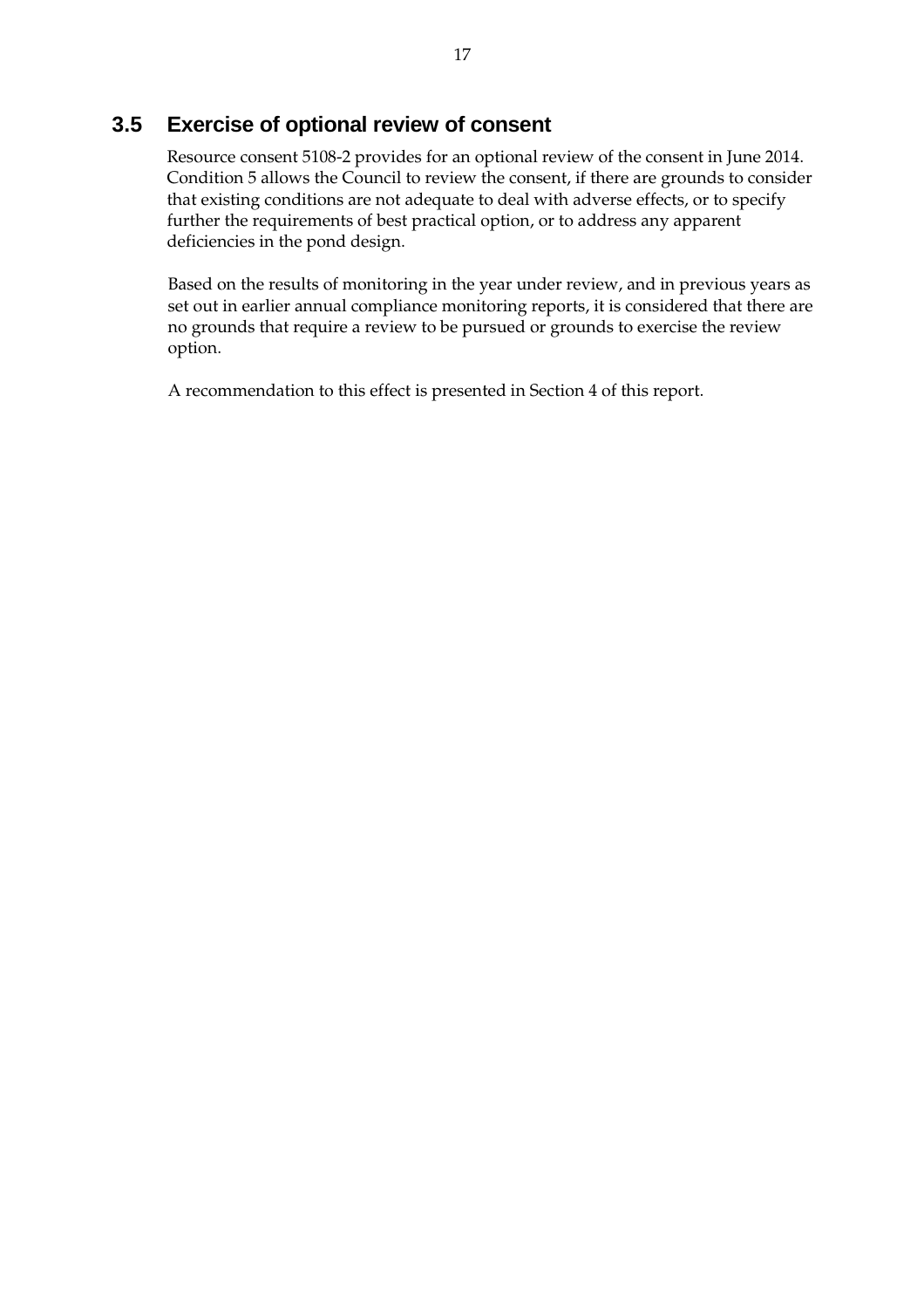# **4. Recommendations**

- 1. THAT monitoring of consented activities at the GD & J Harvie Piggery in the 2013-2014 year continues at the same level as in 2012-2013.
- 2. THAT the provision in the monitoring programme to sample the discharge and receiving waters on two separate occasions remain unchanged.
- 3. THAT the consent holder continues to notify Council with information when solids are extracted from the main pond for disposal on a annual basis, including details of where the solids are spread over land.
- 4. THAT the piggery inspections for the 2013-2014 period remain at four inspections as in in the 2012-2013 period and these inspections to be carried out tri-monthly.
- 5. THAT no review is needed in June 2014.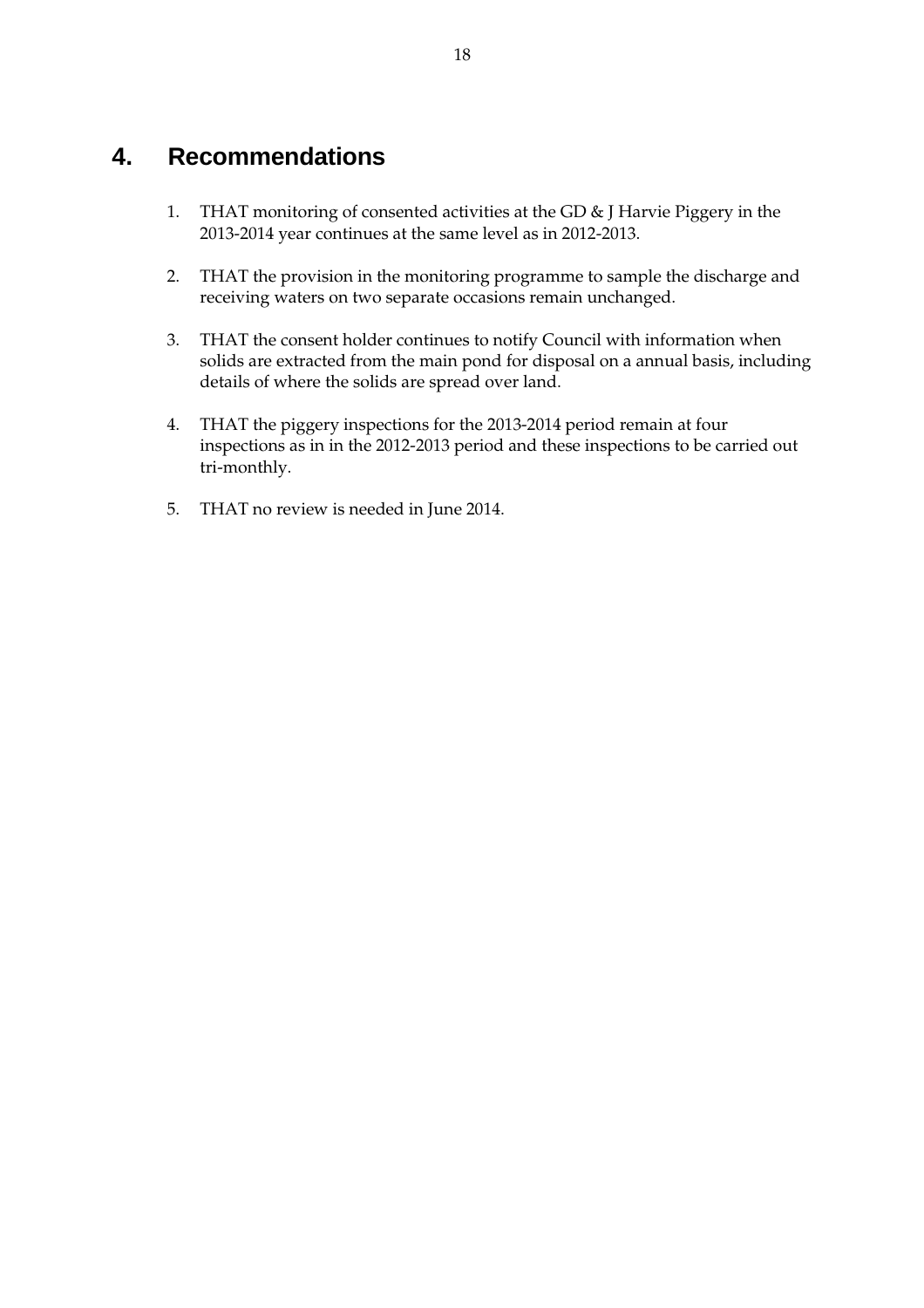# **Glossary of common terms and abbreviations**

The following abbreviations and terms are used within this report:

| $Al^*$        | aluminium                                                                              |
|---------------|----------------------------------------------------------------------------------------|
| $As*$         | arsenic                                                                                |
| Biomonitoring | assessing the health of the environment using aquatic organisms                        |
| <b>BOD</b>    | biochemical oxygen demand. A measure of the presence of degradable                     |
|               | organic matter, taking into account the biological conversion of ammonia               |
|               | to nitrate                                                                             |
| <b>BODF</b>   | biochemical oxygen demand of a filtered sample                                         |
| bund          | a wall around a tank to contain its contents in the case of a leak                     |
| <b>CBOD</b>   | carbonaceous biochemical oxygen demand. A measure of the presence of                   |
|               | degradable organic matter, excluding the biological conversion of                      |
|               | ammonia to nitrate                                                                     |
| cfu           | colony forming units. A measure of the concentration of bacteria usually               |
|               | expressed as per 100 millilitre sample                                                 |
| <b>COD</b>    | chemical oxygen demand. A measure of the oxygen required to oxidise                    |
|               | all matter in a sample by chemical reaction                                            |
| Condy         | conductivity, an indication of the level of dissolved salts in a sample,               |
|               | usually measured at $20^{\circ}$ C and expressed in mS/m                               |
| $Cu*$         | copper                                                                                 |
| Cumec         | A volumetric measure of flow- 1 cubic metre per second $(1 \text{ m}^3 \text{s}^{-1})$ |
| DO            | dissolved oxygen                                                                       |
| <b>DRP</b>    | dissolved reactive phosphorus                                                          |
| E.coli        | escherichia coli, an indicator of the possible presence of faecal material and         |
|               | pathological micro-organisms. Usually expressed as colony forming units                |
|               | per 100 millilitre sample                                                              |
| Ent           | enterococci, an indicator of the possible presence of faecal material and              |
|               | pathological micro-organisms. Usually expressed as colony forming units                |
|               | per 100 millilitre of sample                                                           |
| F             | fluoride                                                                               |
| FC            | faecal coliforms, an indicator of the possible presence of faecal material             |
|               | and pathological micro-organisms. Usually expressed as colony forming                  |
|               | units per 100 millilitre sample                                                        |
| fresh         | elevated flow in a stream, such as after heavy rainfall                                |
| $g/m^3$       | grams per cubic metre, and equivalent to milligrams per litre $(mg/L)$ . In            |
|               | water, this is also equivalent to parts per million (ppm), but the same                |
|               | does not apply to gaseous mixtures                                                     |
| Incident      | an event that is alleged or is found to have occurred that may have actual             |
|               | or potential environmental consequences or may involve non-compliance                  |
|               | with a consent or rule in a regional plan. Registration of an incident by              |
|               | the Council does not automatically mean such an outcome had actually<br>occurred       |
| Intervention  | action/s taken by Council to instruct or direct actions be taken to avoid or           |
|               | reduce the likelihood of an incident occurring                                         |
| Investigation | action taken by Council to establish what were the circumstances/events                |
|               | surrounding an incident including any allegations of an incident                       |
| 1/s           | litres per second                                                                      |
|               |                                                                                        |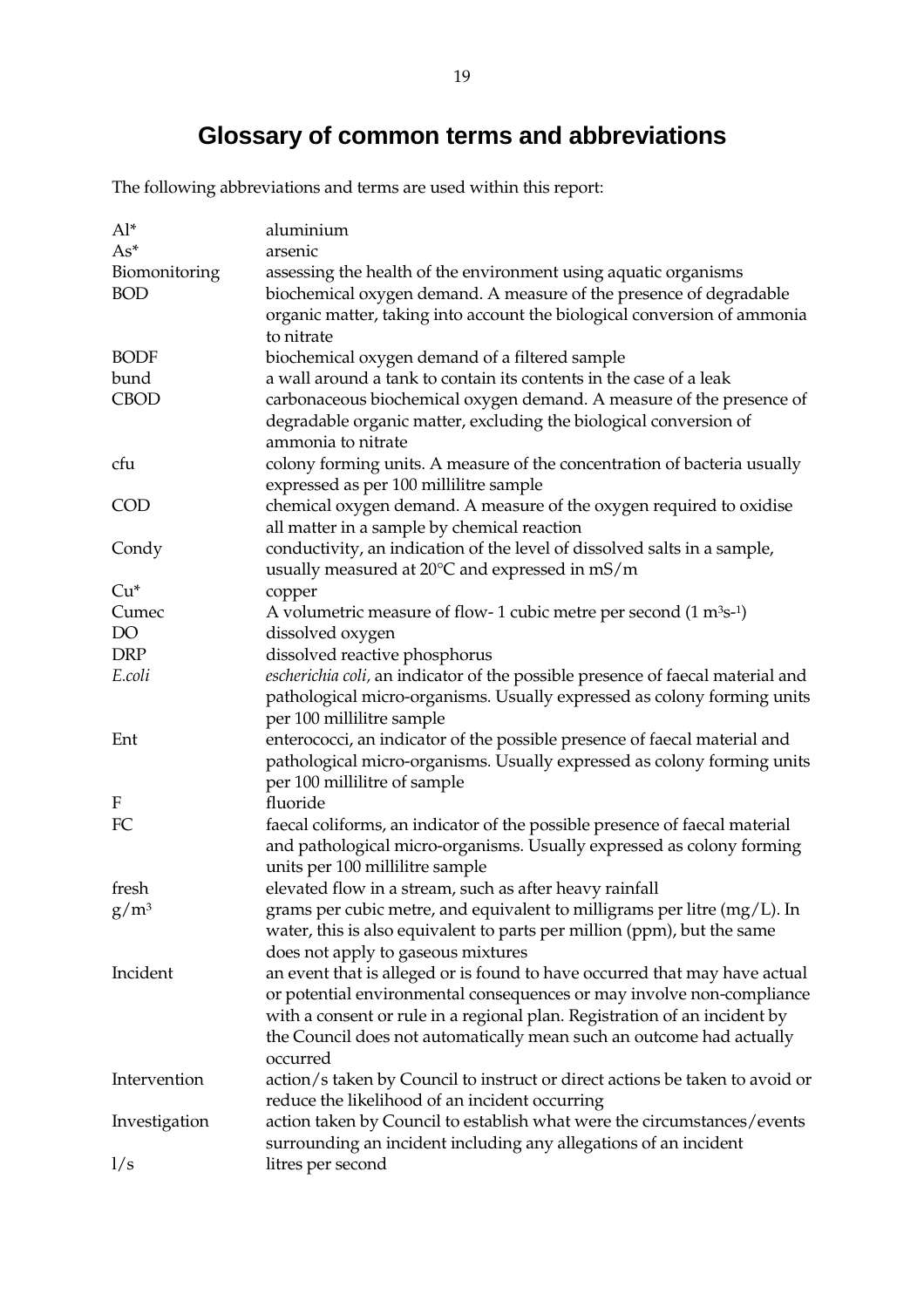| <b>MCI</b>       | macroinvertebrate community index; a numerical indication of the state        |
|------------------|-------------------------------------------------------------------------------|
|                  | of biological life in a stream that takes into account the sensitivity of the |
|                  | taxa present to organic pollution in stony habitats                           |
| mS/m             | millisiemens per metre                                                        |
| mixing zone      | the zone below a discharge point where the discharge is not fully mixed       |
|                  | with the receiving environment. For a stream, conventionally taken as a       |
|                  | length equivalent to 7 times the width of the stream at the discharge point   |
| NH <sub>4</sub>  | ammonium, normally expressed in terms of the mass of nitrogen (N)             |
| NH <sub>3</sub>  | unionised ammonia, normally expressed in terms of the mass of nitrogen (N)    |
| NO <sub>3</sub>  | nitrate, normally expressed in terms of the mass of nitrogen (N)              |
| <b>NTU</b>       | Nephelometric Turbidity Unit, a measure of the turbidity of water             |
| O&G              | oil and grease, defined as anything that will dissolve into a particular      |
|                  | organic solvent (e.g. hexane). May include both animal material (fats) and    |
|                  | mineral matter (hydrocarbons)                                                 |
| $Pb^*$           | lead                                                                          |
| pH               | a numerical system for measuring acidity in solutions, with 7 as neutral.     |
|                  | Numbers lower than 7 are increasingly acidic and higher than 7 are            |
|                  | increasingly alkaline. The scale is logarithmic i.e. a change of 1 represents |
|                  | a ten-fold change in strength. For example, a pH of 4 is ten times more       |
|                  | acidic than a pH of 5                                                         |
| Physicochemical  | measurement of both physical properties (e.g. temperature, clarity,           |
|                  | density) and chemical determinants (e.g. metals and nutrients) to             |
|                  | characterise the state of an environment                                      |
| $PM_{10}$        | relatively fine airborne particles (less than 10 micrometre diameter)         |
| resource consent | refer Section 87 of the RMA. Resource consents include land use consents      |
|                  | (refer Sections 9 and 13 of the RMA), coastal permits (Sections 12, 14 and    |
|                  | 15), water permits (Section 14) and discharge permits (Section 15)            |
| <b>RMA</b>       | Resource Management Act 1991 and including all subsequent                     |
|                  | amendments                                                                    |
| SS               | suspended solids                                                              |
| <b>SQMCI</b>     | semi quantitative macroinvertebrate community index;                          |
| Temp             | temperature, measured in °C (degrees Celsius)                                 |
| Turb             | turbidity, expressed in NTU                                                   |
| UI               | Unauthorised Incident                                                         |
| <b>UIR</b>       | Unauthorised Incident Register – contains a list of events recorded by the    |
|                  | Council on the basis that they may have the potential or actual               |
|                  | environmental consequences that may represent a breach of a consent or        |
|                  | provision in a Regional Plan                                                  |
| Zn*              | zinc                                                                          |

\*an abbreviation for a metal or other analyte may be followed by the letters 'As', to denote the amount of metal recoverable in acidic conditions. This is taken as indicating the total amount of metal that might be solubilised under extreme environmental conditions. The abbreviation may alternatively be followed by the letter 'D', denoting the amount of the metal present in dissolved form rather than in particulate or solid form.

For further information on analytical methods, contact the Council's laboratory.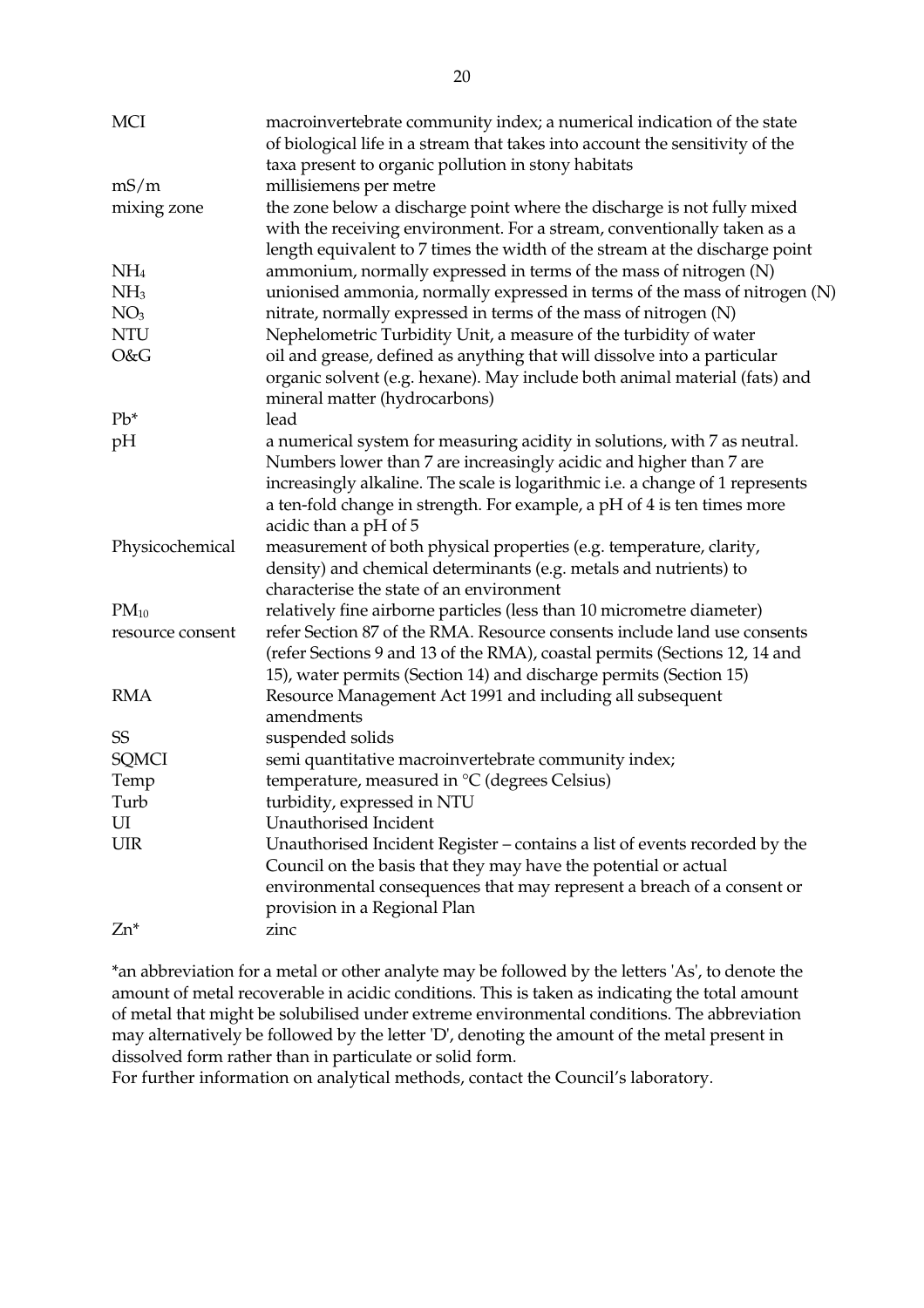# **Bibliography and references**

- Taranaki Regional Council 2011: GD & J Harvie Piggery Monitoring Programme Annual Report 2010-2011. Technical Report 2011-05.
- Taranaki Regional Council 2012: GD & J Harvie Piggery Monitoring Programme Annual Report 2011-2012. Technical Report 2012-25.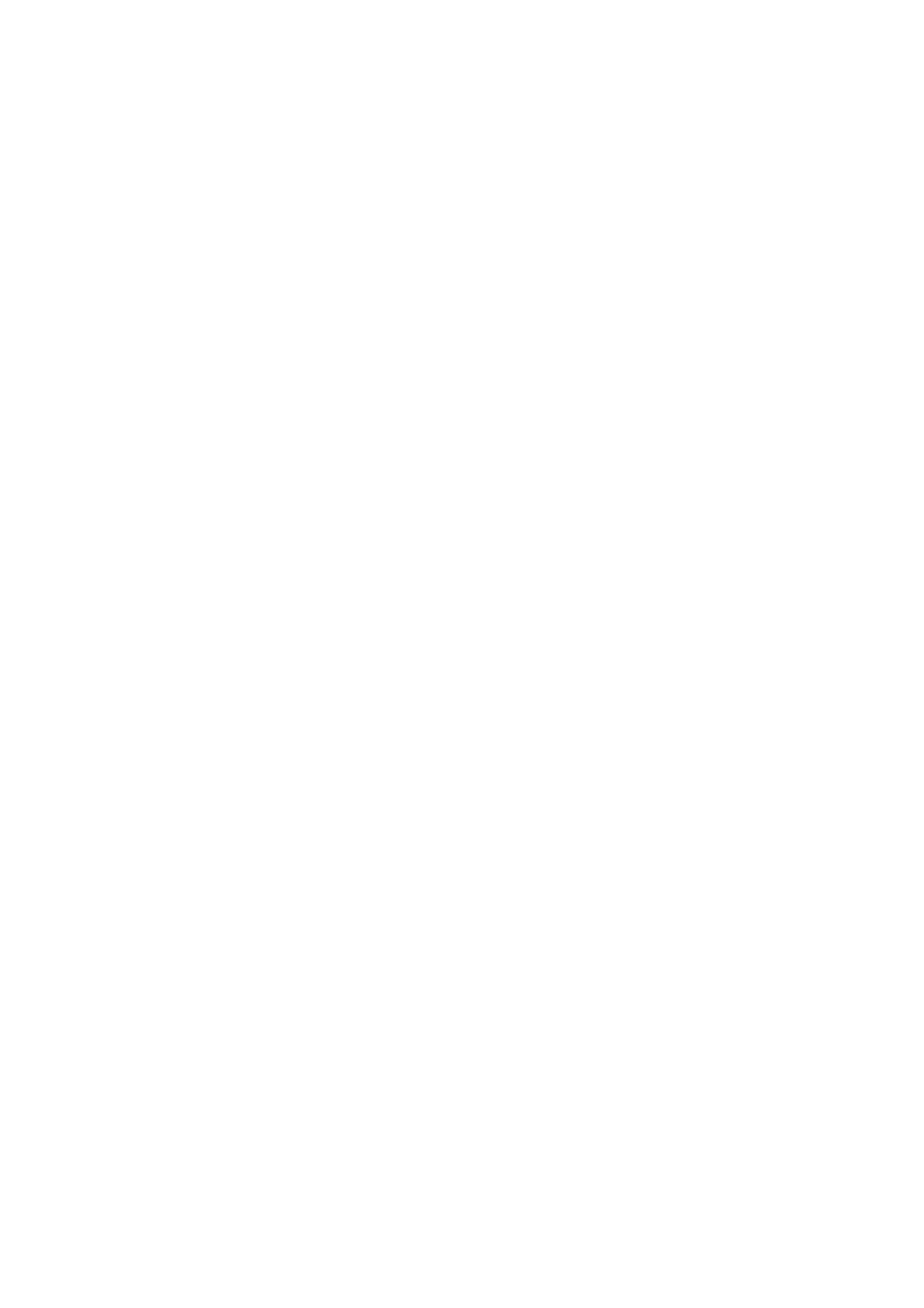**Appendix I** 

**Resource consents held by GD & J Harvie Piggery**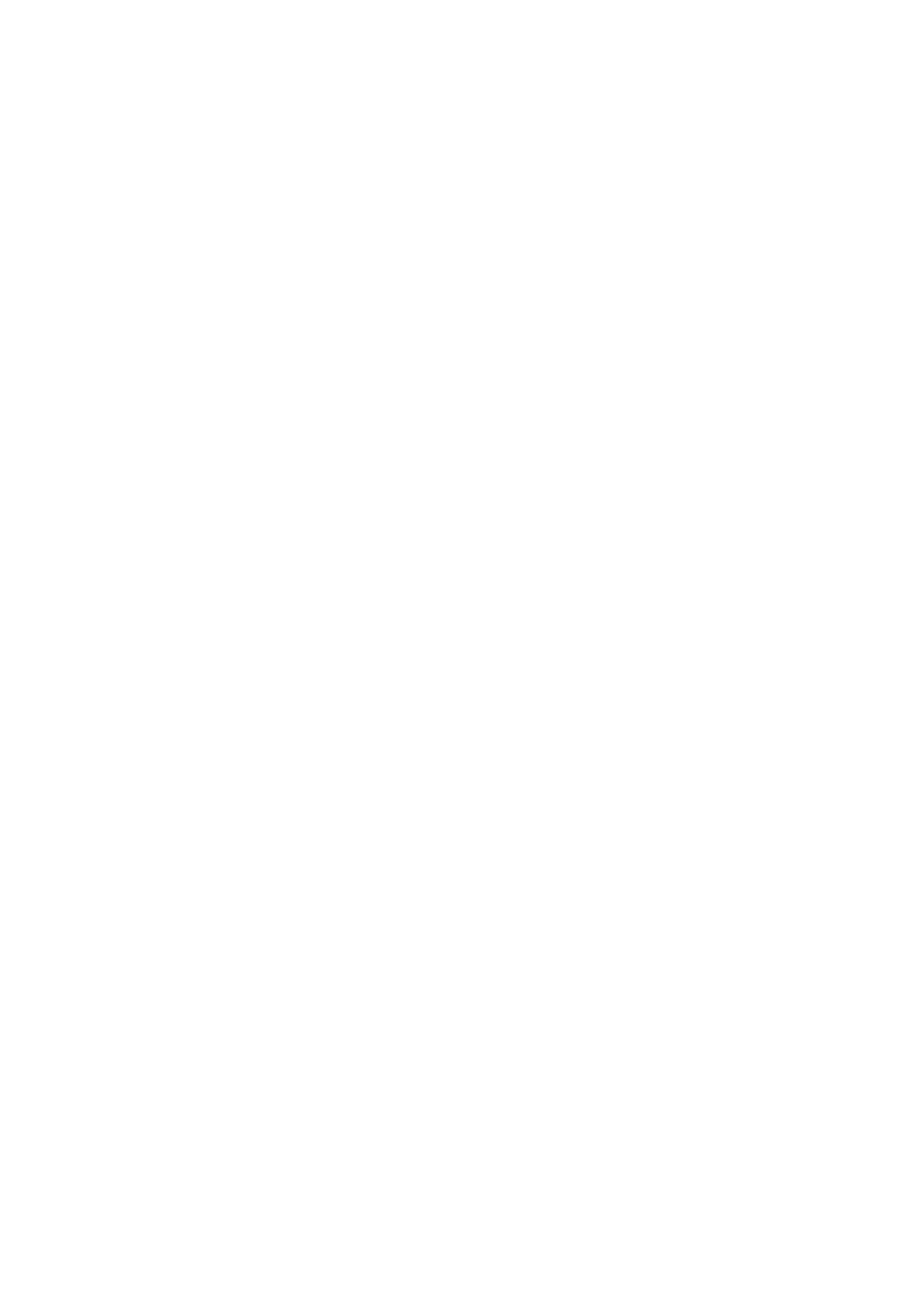

**Discharge Permit Pursuant to the Resource Management Act 1991** a resource consent is hereby granted by the **Taranaki Regional Council** 

**CHIEF EXECUTIVE** PRIVATE BAG 713 47 CLOTEN ROAD **STRATFORD** NEW ZEALAND PHONE: 06-765 7127 FAX: 06-765 5097 www.trc.govt.nz

Please quote our file number on all correspondence

| Name of<br><b>Consent Holder:</b> | <b>Gary David Naismith Harvie</b><br>599A South Road<br>RD 12<br>HAWERA 4672 |
|-----------------------------------|------------------------------------------------------------------------------|
|                                   |                                                                              |

Decision Date: 9 August 2010

Commencement 9 August 2010 Date:

## **Conditions of Consent**

- **Consent Granted:** To discharge treated piggery effluent from an anaerobic and twin aerobic pond treatment system, followed by a tertiary treatment system, into the Tawhiti Stream in the Tangahoe catchment at or about (NZTM) 1715327E-5614198N
- **Expiry Date:** 1 June 2028
- June 2012, June 2014, June 2016, June 2022 **Review Date(s):**
- Site Location: 599A South Road, Hawera
- **Legal Description:** Pt Lot 3 DP 3116
- Catchment: Tangahoe
- Tawhiti Tributary:

For General, Standard and Special conditions pertaining to this consent please see reverse side of this document www.trc.govt.nz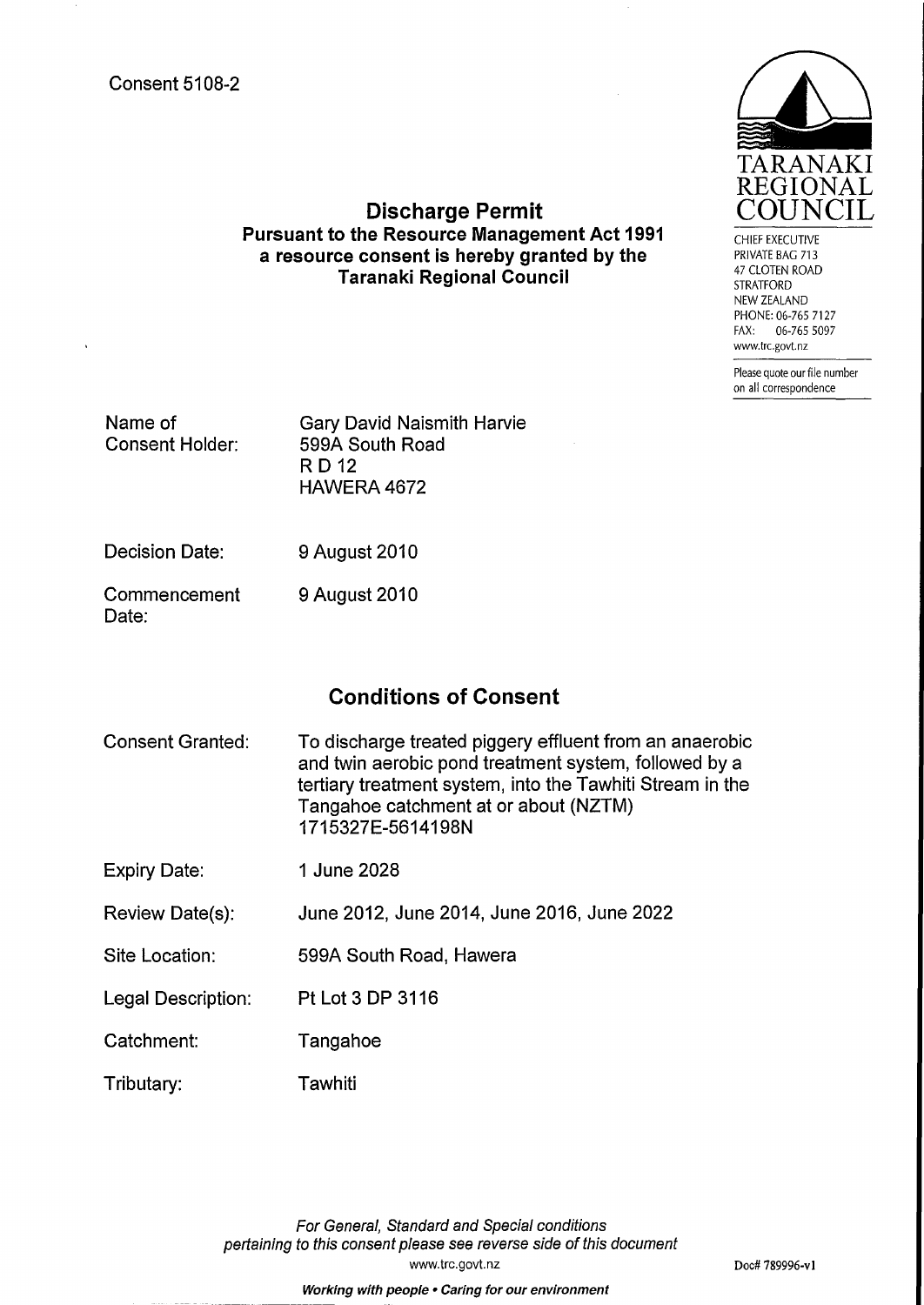### **General condition**

The consent holder shall pay to the Taranaki Regional Council [the Council] all the a. administration, monitoring and supervision costs of this consent, fixed in accordance to section 36 of the Resource Management Act.

#### **Special conditions**

#### Information to be submitted

- $\mathbf{1}$ . The consent holder shall prepare a Site Layout Plan [drawing] which clearly shows the entire wastewater network system including the location and extent of the following:
	- The drainage system [e.g. swales] within the piggery sheds which the wastewater generated drains to;
	- The collection areas [e.g. sumps] for the wastewater prior to it being pumped to  $\bullet$ the pond treatment system;
	- The pipe network between the collection areas and pond treatment system;
	- The pond treatment system including the location of the pipe network between the ponds; and
	- Any other details which would assist in showing how the wastewater is conveyed from the piggery sheds to the wastewater treatment system.

The Plan shall be submitted to the Chief Executive, Taranaki Regional Council, within two months of the commencement date of this consent.

#### Wastewater discharge

- The consent holder shall at all times adopt the best practicable option, as defined in  $2.$ section 2 of the Resource Management Act 1991, to prevent or minimise any adverse effects on the environment from the exercise of this consent.
- The number of pigs [equivalent 50 kg per pig] on the property at any one time shall 3. not exceed 3636 pig equivalents.
- After a mixing zone of 30 metres downstream of the point where the discharge enters 4. the Tawhiti Stream, the discharge shall not, either by itself or in combination with other discharges, give rise to any or all of the following adverse effects in the Tawhiti Stream:
	- filtered carbonaceous biochemical oxygen demand must not exceed 2.00 gm<sup>-3</sup>; a) b) a level of unionised ammonia greater than  $0.025$  gm<sup>-3</sup>;
	- the production of any conspicuous oil or grease films, scums or foams, or  $c)$ floatable or suspended materials;
	- d) any conspicuous change in the colour or visual clarity;
	- e) any emission of objectionable odour;
	- the rendering of fresh water unsuitable for consumption by farm animals; and f)
	- g) any significant adverse effects on aquatic life.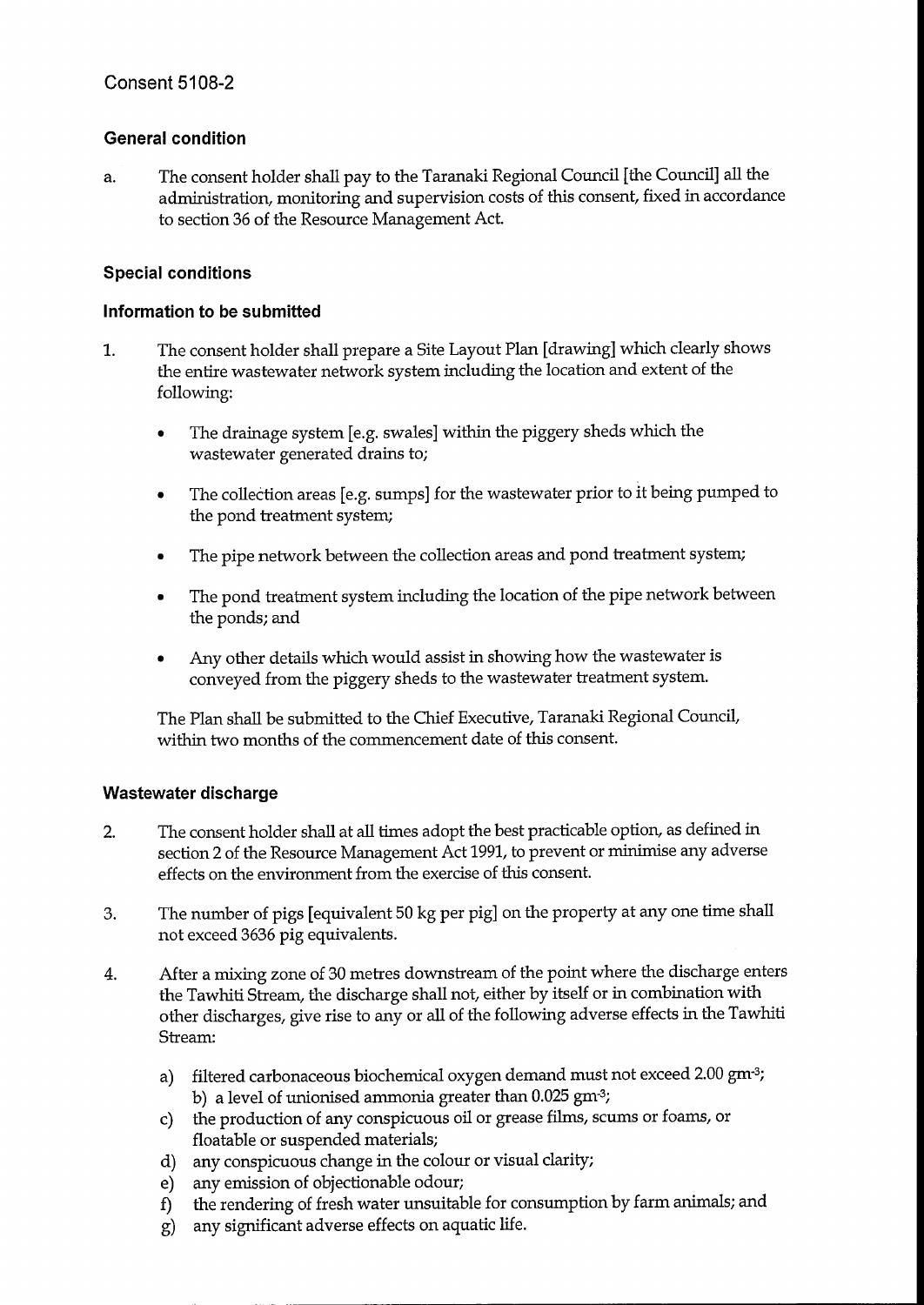### **Consent 5108-2**

- 5. In accordance with section 128 and 129 of the Resource Management Act 1991, the Taranaki Regional Council may serve notice of its intention to review, amend, delete or add to the conditions of this resource consent by giving notice of review during the month of June in any of the following years: 2012, 2014, 2016, 2022; for any of the following purposes:
	- Ensuring that the conditions are adequate to deal with any adverse effects on the  $a)$ environment arising from the exercise of this resource consent, and in particular to address any more than minor adverse effects relating to the discharge of wastewater; and/or
	- To determine any measures that may be appropriate to comply with condition 2  $\mathbf{b}$ of this consent, and which are necessary to address any adverse effects of the discharge of wastewater from the site; and/or
	- To address any apparent deficiencies in the design of the pond treatment system.  $\mathbf{C}$

Signed at Stratford on 9 August 2010

For and on behalf of Taranaki Regional Council

Director-Resource Management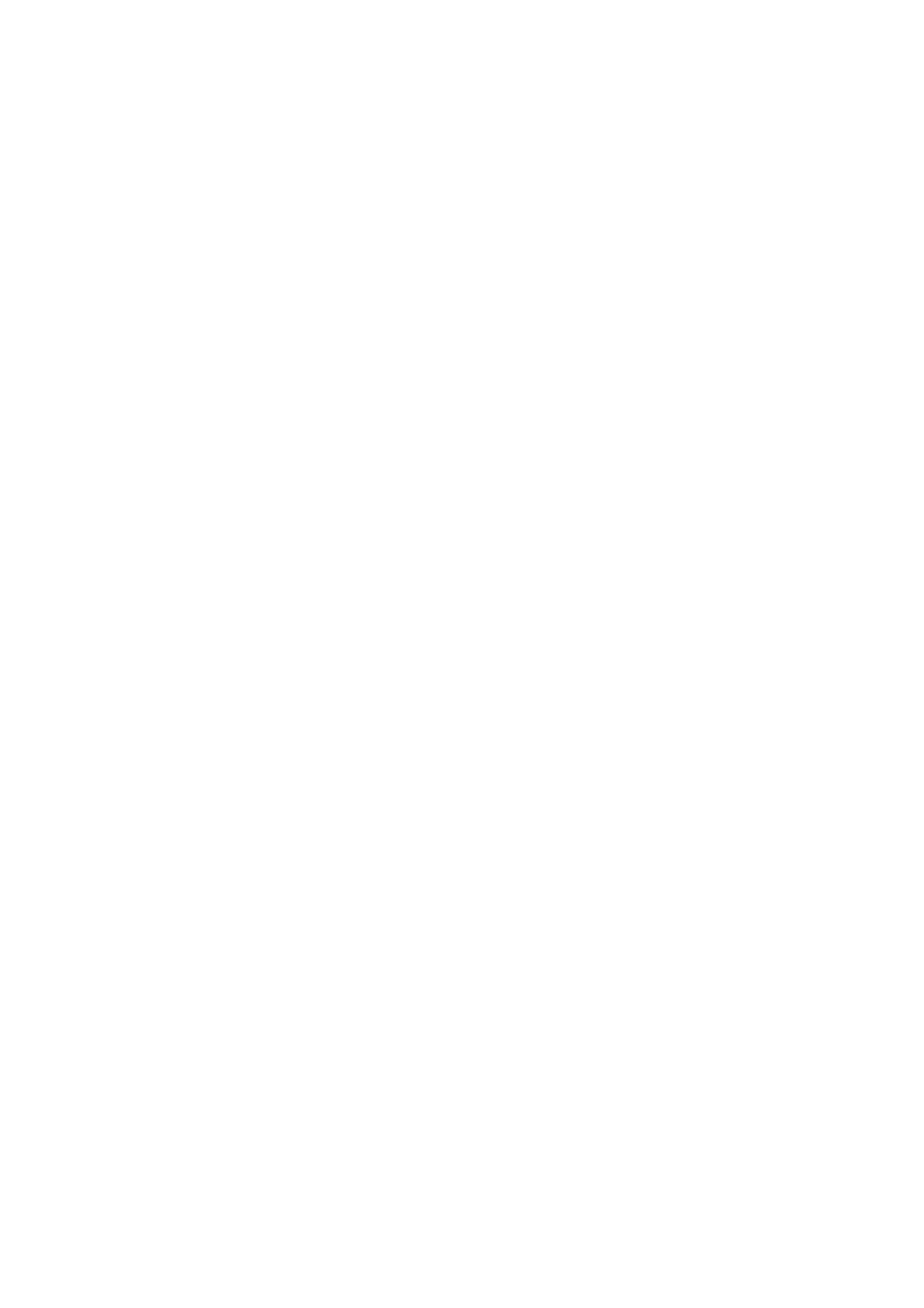TRK985266



PRIVATE BAG 713 47 CLOTEN ROAD **STRATFORD** NEW ZEALAND PHONE 0-6-765 7127 FAX 0-6-765 5097

#### **DISCHARGE PERMIT**

#### Pursuant to the RESOURCE MANAGEMENT ACT 1991 a resource consent is hereby granted by the **Taranaki Regional Council**

Name of Consent Holder: HARVIE GARY D N & JEAN 32 SOUTH ROAD RD12 HAWERA

Consent **Granted Date:** 

17 April 1998

#### **CONDITIONS OF CONSENT**

**Consent Granted:** 

TO DISCHARGE EMISSIONS INTO THE AIR FROM A PIG FARMING OPERATION AND ASSOCIATED PRACTICES INCLUDING EFFLUENT TREATMENT AND OTHER WASTE MANAGEMENT ACTIVITIES AT OR ABOUT GR: Q21:253-757

**Expiry Date:** 1 June 2016

Review Date[s]: June 2004 and June 2010

Site Location:

**SOUTH ROAD HAWERA** 

Legal Description:

#### PT LOT 3 DP3116 PT SEC 540 & 687/8 PATEA DIST BLK X **HAWERA SD**

For General, Standard and Special Conditions pertaining to this consent please see reverse side of this document.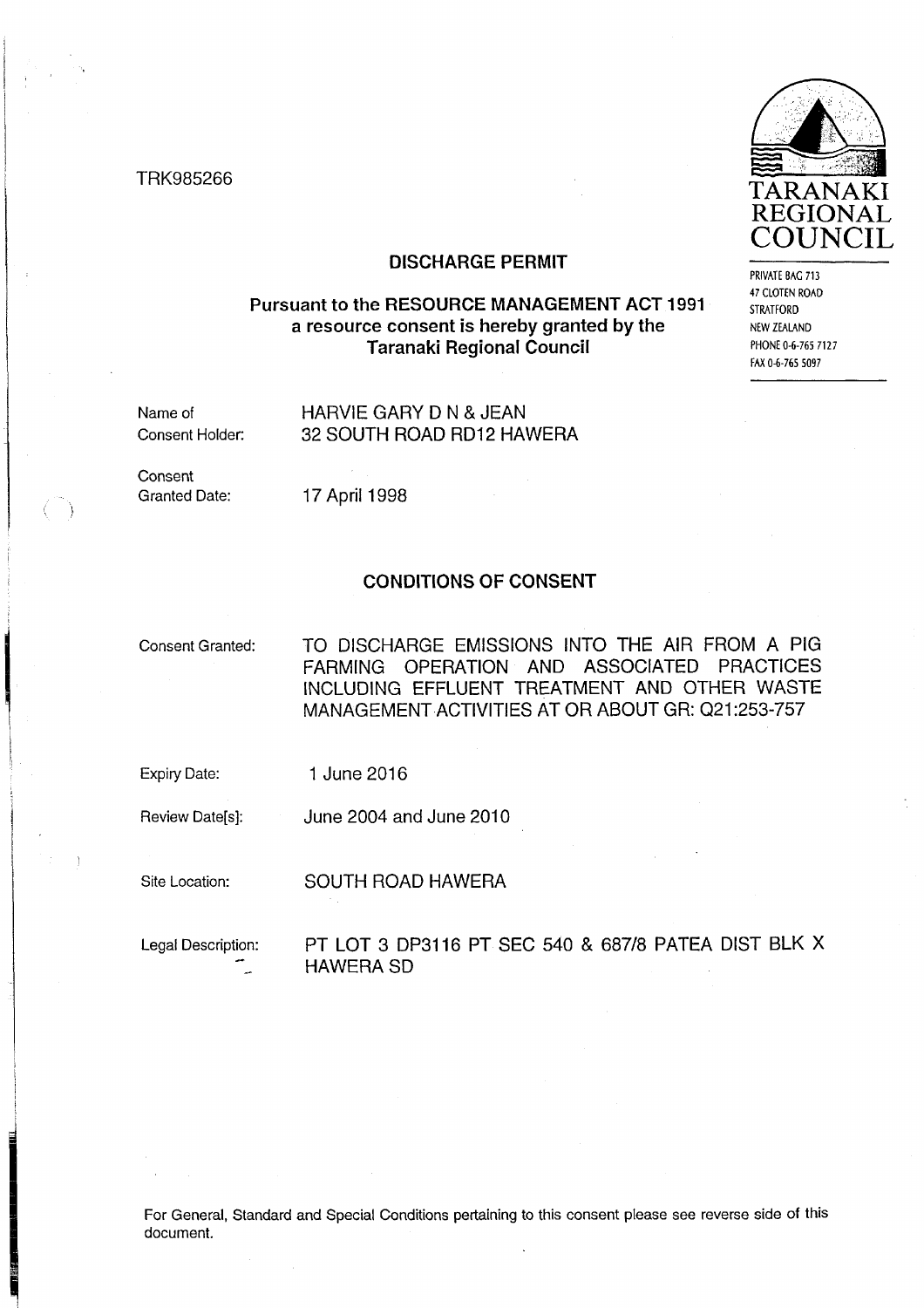#### TRK985266

#### **General conditions**

- That on receipt of a requirement from the General Manager, Taranaki Regional Council a) (hereinafter the General Manager), the consent holder shall, within the time specified in the requirement, supply the information required relating to the exercise of this consent.
- b) That unless it is otherwise specified in the conditions of this consent, compliance with any monitoring requirement imposed by this consent must be at the consent holder's own expense.
- $\mathbf{c}$ That the consent holder shall pay to the Council all required administrative charges fixed by the Council pursuant to section 36 in relation to:
	- the administration, monitoring and supervision of this consent; and ï)
	- ii) charges authorised by regulations.

#### **Special Conditions**

- THAT at all times the consent holder shall adopt the best practicable option [as defined in section 1. 2 of the Resource Management Act 1991] to prevent or minimise any actual or likely adverse effect on the environment associated with the discharge of contaminants into the air from the site.
- $2.$ THAT prior to undertaking any alterations to the pig farming and effluent disposal processes, operations, equipment or layout, as specified in application 243 and supporting documentation, which may significantly change the nature or quantity of contaminants emitted from the site, the consent holder shall consult with the General Manager, Taranaki Regional Council, and shall obtain any necessary approvals under the Resource Management Act 1991 and its amendments.
- $3.$ THAT the consent holder shall minimise the emissions and impacts of air contaminants discharged from the site by the selection of the most appropriate process equipment, process control equipment, and emission control equipment, the methods of control, supervision and operation, the proper and effective operation, supervision, maintenance and control of all equipment and processes, and the proper care of all pigs on the site.
- 4. THAT the consent holder shall at all times operate the piggery and associated activities substantially in accordance with the information provided in support of application 243, except as otherwise required or directed by the conditions set out in this resource consent.

 $\rightarrow$ 

- 5. THAT the discharges authorised by this consent shall not give rise to an odour at or beyond the boundary of the site that, in the opinion of at least one enforcement officer of the Taranaki Regional Council, is offensive or objectionable.
- THAT the discharges authorised by this consent shall not give rise to suspended or deposited 6. dust at or beyond the boundary of the site that, in the opinion of at least one enforcement officer of the Taranaki Regional Council, is offensive or objectionable.
- 7. THAT the discharges authorised by this consent shall not give rise to any direct significant adverse ecological effect on any ecosystems in the Taranaki region.